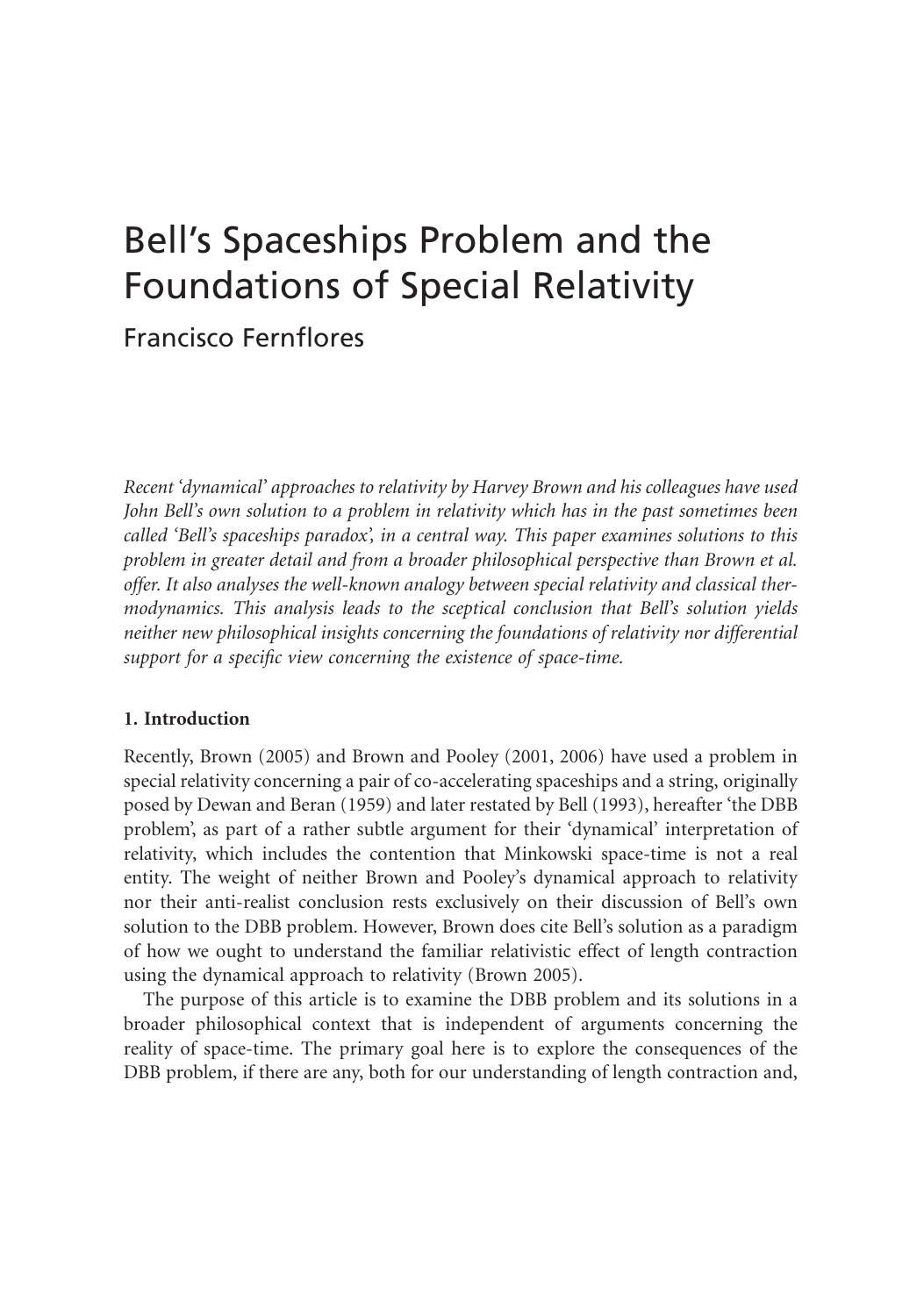more broadly, for the philosophical foundations of special relativity. Additionally, we will pursue in some detail the famous analogy between classical thermodynamics and special relativity, which Einstein framed explicitly as early as 1919 (Einstein 1982, 228), for this is an analogy that both Brown and Bell use. We shall argue that once solutions to the DBB problem are properly understood and the analogy between special relativity and classical thermodynamics is clarified, the sceptical conclusion that the DBB problem offers no new insights concerning either the foundations of special relativity or the ontology of the theory is difficult to resist. Because our motivations and philosophical methods are substantially different from those of Brown and his colleagues, we do not engage in a point-by-point criticism of their views but indicate only philosophically significant differences where necessary.

The article begins, in Section 2, with a statement of the DBB problem. In Section 3, we contrast the standard static case of length contraction, which we illustrate with Pauli's discussion of Einstein's 1911 twin-rod thought experiment, with the dynamic case of length contraction in the DBB problem. Even in the latter, however, one can choose to analyse the physical system in question from a purely kinematical point of view, which we explain in Section 4. We also fill a lacuna in such kinematical solutions to the DBB problem by introducing the notion of *momen*tary proper length, with which one can tell a consistent story concerning how the proper length of the string changes in the DBB problem. In Section 5, we distinguish dynamical solutions to the DBB problem into phenomenological solutions and solutions from first principles. We discuss Cornwell's phenomenological solution in Section 6 and Bell's solution from first principles in Section 7, where we emphasize features of Bell's solution not noted by Brown and his colleagues. In Section 8, we provide a detailed examination of the analogy between special relativity and thermodynamics and use it to illuminate Bell's own use of this analogy and seemingly conflicting claims in the literature concerning the nature of length contraction. We conclude, in Section 9, that if these philosophical lessons are correct, it becomes more difficult to see Bell's solution as offering support for either any specific interpretation of special relativity or a specific philosophical view about the reality of space-time.

#### 2. The DBB Problem

When Bell (1993) reintroduced a problem originally discussed by Dewan and Beran (1959) to illustrate his non-standard pedagogical approach to relativity, he did so roughly as follows. Consider three identical spaceships A, B, and C arranged in a line in two-dimensional Minkowski space-time in a state of relative rest in an inertial frame F with C equidistant between A and B. A light, taught string is stretched between equally placed protrusions on  $A$  and  $B$  (Dewan 1963), though one routinely idealizes the spaceships as point particles. C emits a light pulse in opposite directions toward  $A$ and B. When A and B receive the light signal, they accelerate executing 'identical acceleration programmes' (Bell 1993, 67) as they travel along the positive x-direction of the Cartesian coordinate system S adapted to F. Does the string eventually break?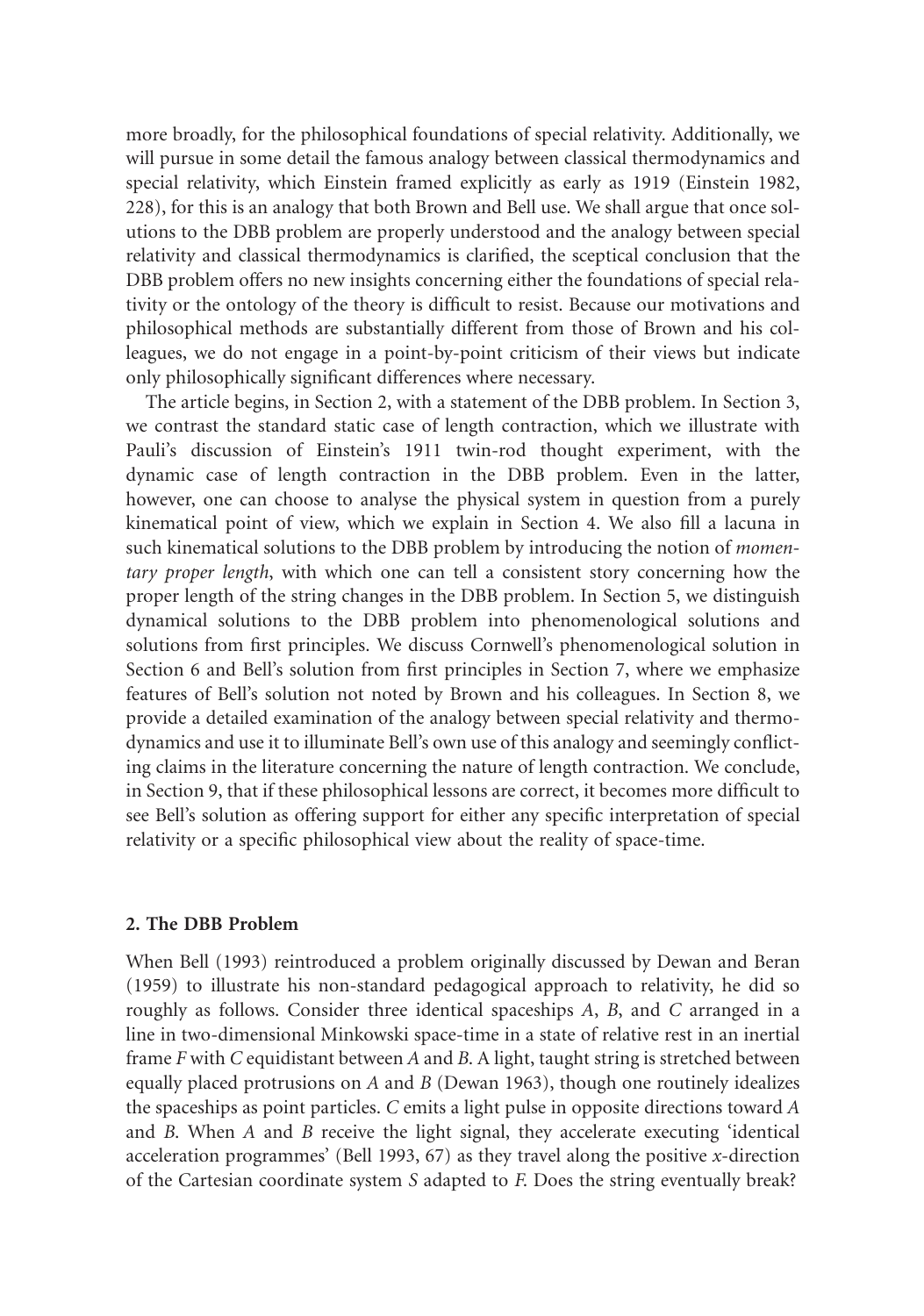The answer to this question has, in the past, eluded even experts, as Bell famously reports (Bell 1993, 68), though it would not do so today. A growing number of contributions to the physics literature, which routinely assume for pragmatic reasons, as we will, that the ships accelerate with identical constant proper accelerations, show unequivocally that if the string is light enough and the ships accelerate for long enough, the string will indeed break—see, for example Dewan and Beran (1959), Bell (1993), Cornwell (2005), Flores (2005), the recent exchange between Redžić and Peregoudov (Redžić 2008; Peregoudov 2009; Redžić 2009), and references therein. Furthermore, some of these contributions show that the standard geometrical approach to special relativity is sufficient to arrive at the conclusion that the string will indeed eventually break. Nevertheless, understanding how these solutions can be categorized as either kinematical or dynamical and understanding their respective scope, especially when we focus not on whether the string breaks but on how the length of the string changes, can yield a better understanding of the analogy between classical thermodynamics and special relativity. However, before explaining these two types of solution, let us note how the DBB problem differs from the standard cases of length contraction discussed in elementary textbook presentations of relativity (e.g. French 1968; Rindler 1991; Taylor and Wheeler 1992) and qualitative presentations of relativity by philosophers (e.g. Maudlin 1994; Kosso 1998; Lange 2002).

## 3. Standard Cases of Length Contraction and the DBB Problem

In the standard static case of length contraction, one compares the length of an extended object W originally at rest in an inertial frame F—which remains at rest in F as the proper time  $\tau_W$  elapses, as measured by a clock on, say, one of the spatial end points of W—with the length of  $W$  as reckoned in a different inertial frame  $F'$ , where  $F'$  moves with a constant non-zero velocity  $\nu$  relative to F. This is the type of length contraction Einstein first discussed in 1905 (Einstein 1952a), Minkowski interpreted geometrically in 1908 (Minkowski 1952), and Pauli described as 'not a property of a single measuring rod taken by itself, but ... a reciprocal relation between two such rods moving relatively to each other' (Pauli 1958,  $12-13$ ). Pauli describes length contraction as a relationship between rods because he is assuming, as Einstein originally did, that the length of a rod is a primitive notion in relativity that one uses to define distance. Significantly, Pauli reaches his characterization of length contraction through an examination of Einstein's 1911 twin-rod thought experiment, which merits our attention.

Consider two rods  $A_1B_1$  and  $A_2B_2$  of equal rest length  $l_0$  whose spatial end points are  $A_1, B_1$  and  $A_2, B_2$ , respectively. Let S be an inertial coordinate system in which the two rods move with equal and opposite velocity  $\nu$ . Because of the symmetry of the configuration, the end points of the rods  $A_1$  and  $A_2$ , and  $B_1$  and  $B_2$ , will overlap simultaneously in S. Finally, suppose that when  $A_1$  coincides with  $A_2$  and  $B_1$  coincides with  $B_2$ , we mark on another rod at rest relative to S these spatial end points and designate the marks  $A^*$  and  $B^*$ , respectively. According to Pauli, the distance l between  $A^*$ and B<sup>\*</sup> will satisfy  $l = l_o/\gamma(v)$ , where  $\gamma(v)$  is the usual Lorentz factor.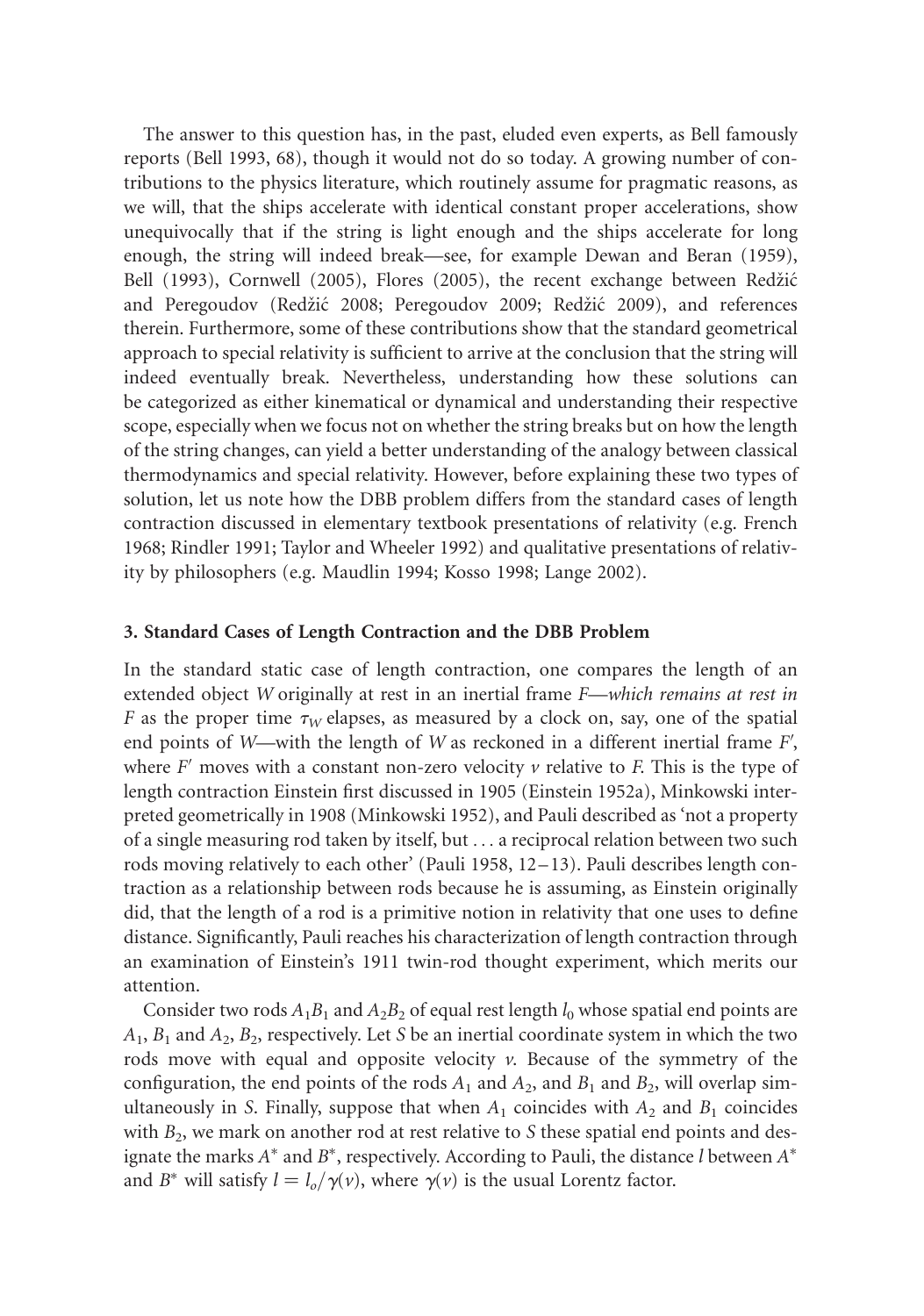Einstein's twin-rod thought experiment compares the length of one of the two 'moving' rods, say  $A_1B_1$ , in its rest frame F relative to which it continues to remain at rest with the length of that same object  $A_1B_1$  relative to another inertial frame  $F'$ that moves with a velocity  $\nu$  relative to F. From this perspective, the role of the second rod  $A_2B_2$  and the marking procedure that generates  $A^*B^*$  is merely to avoid using clocks to ensure that one is reckoning the length of  $A_1B_1$  along a simultaneity slice for  $F'$ . Consequently, Pauli is correct that this thought experiment shows that (a) the rest length of  $A_1B_1$  does not change but (b) there is a reciprocal relation of length contraction among objects at rest in  $F$  and objects at rest in  $F'$ .

In contrast to this standard static case of length contraction, the DBB problem involves comparing the length of an object W originally at rest relative to the inertial frame F, relative to which the object then accelerates in a very specific way as proper time  $\tau_W$  elapses, with the length of W relative to a different inertial frame F' relative to which W is at rest at some later proper time  $\tau_{W}$ . Strictly speaking, in the configuration of the DBB problem, this comparison can be conducted only after all parts of W have ceased to accelerate and  $W$  has come to rest in  $F'$ . During the acceleration period, there does not exist an inertial frame relative to which all parts of W are at rest, and hence the notion of a proper length for W is not defined.

In the standard static case, nothing happens to W despite the reciprocal relation of length contraction, because W is in a state of uniform motion. There is no dynamics in this static case, in the straightforward sense that we are considering a physical configuration in which no forces (or fields) affect the motion of W. Additionally, W has no internal dynamics; or at least one can say that whatever internal physical processes occur, W remains in a state of equilibrium and none of its macroscopic, observable quantities change. Whence, the standard static case of length contraction is often called a 'kinematical effect'.

However, in the DBB problem, the physical system of interest has a non-trivial dynamics. There are external forces acting on the spatial end points of the string W as the engines accelerate the ships. These external forces are transmitted to the interior of W where, as internal forces, they 'pull' the parts of W along. Consequently, W does not remain in a state of internal equilibrium and whatever happens to W is not merely a 'kinematical effect', since it is the result of a combination of non-trivial external and internal dynamics. This last qualification is important, for there is one clear and wellknown case where  $A$  and  $B$  accelerate, i.e. where the spaceships–string system has an external dynamics, but where there is *no* interesting internal dynamics.

Consider a case where A and B do not execute 'identical acceleration programmes' but instead accelerate in such a way that at any instant, as reckoned by an inertial observer momentarily co-moving with either A or B, any part of the string W is at rest relative to any other part of the string. In this case, W executes Born rigid motion (BRM), as described by, for example, Pauli (1958, 131– 132) and Rindler (1991, 34). An object that executes BRM moves in such a way that, as judged by an inertial observer momentarily co-moving with either one of its spatial end-points, its proper length remains constant. Thus, if the spaceships had executed BRM, then the string would experience no relativistic stresses and if the ships ran out of fuel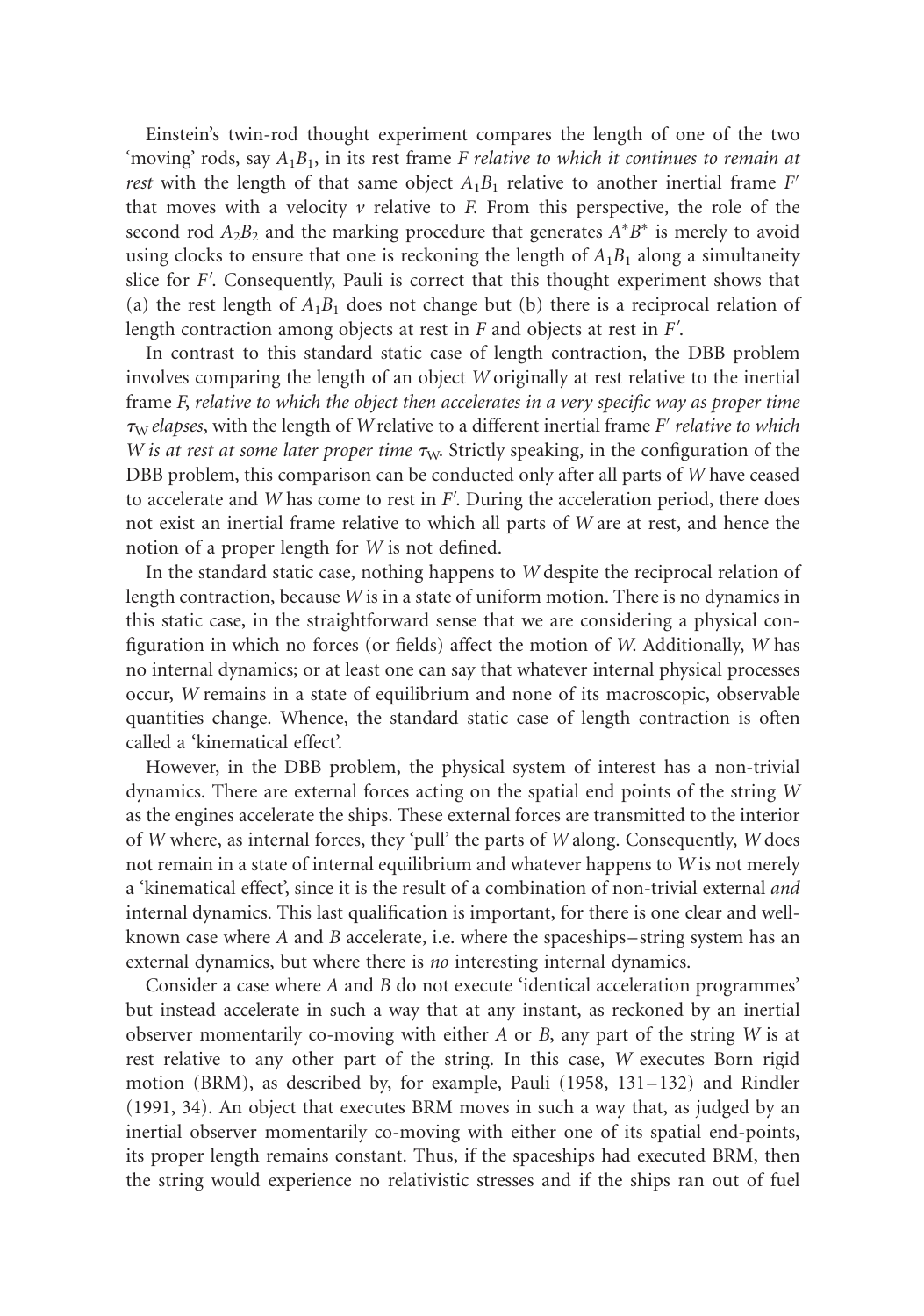after the appropriate amount of proper time elapsed for each of them so that  $A$  and  $B$ would begin to coast simultaneously in the same inertial frame  $F'$ , the final length of the string would be equal to its original length. Thus, in this case, although the external dynamics is non-trivial, the accelerations on each part of the string are selected precisely so as not to give rise to any internal changes to  $W$ , i.e. so as not to disturb  $W$ out of its state of internal equilibrium. Precisely what physical process can produce such accelerations is, of course, a subtle, and a different, question altogether. Nevertheless, since the internal state of W does not change as W executes BRM, one can classify this as a case of static length contraction.

## 4. Kinematical Solutions to the DBB Problem

Although the spaceships-string system in the DBB problem has a non-trivial dynamics, one can choose to analyse its motion from a purely kinematical perspective, i.e. by neglecting the sources of acceleration and the details of how the forces are transmitted within the system. Of course, in such a treatment one recognizes that one is bracketing important details of the relevant physics. Nevertheless, such a kinematical analysis is useful both because it yields the qualitative solution that if the string is light enough and the ships accelerate for long enough, the string will break, and because with additional quantitative stipulations, it yields quantitative results concerning when and where the string will break—see, for example, Rindler's problem 13 (Rindler 1991, 37).

One obtains the qualitative solution by focusing on the initial and final states of the ships – string system. Suppose the two ships  $A$  and  $B$  in the DBB problem are originally a distance d apart in S. Furthermore, suppose that to avoid using the notion of the length of a rod as a primitive in our reasoning we reckon distances using the familiar radar signalling method. One can define the distance  $D_{AB}$  from A to B as reckoned by A at an event  $a \in A$ , where we now use A and B also to designate the world lines of the ships, where no ambiguity threatens. The distance  $D_{AB}$  is the amount of time, as measured by a momentarily co-moving inertial observer (MCIO) I to A at a, that light takes to travel from A to B, which I can measure in light seconds, say, by bouncing a light pulse off B and dividing the time of flight of the light pulse in half. Prior to the acceleration period,  $D_{AB} = d$  and clearly  $D_{BA} = D_{AB}$ , where  $D_{BA}$  is the obvious analogue of  $D_{AB}$ . Once all acceleration has ceased, an elementary calculation shows that  $D_{AB} = d \cdot \gamma(v) = D_{BA}$ , where  $\gamma(v)$  is the familiar Lorentz factor and v is the final velocity of the ships relative to  $F$ . So, for example, if the final speed of the ships in  $S$  is one half the speed of light, the distance  $D_{AB} = d \cdot \gamma(v)$  the string must be able to span, once all acceleration has ceased, is approximately 1.15d. If the string is not flexible enough to stretch this far, or to any lesser value in the interval  $(d, d \cdot \gamma(v))$ , then the string must break.

One can thus solve the DBB problem in at least two equally satisfying ways. One can say that although the coordinate distance between  $A$  and  $B$  in  $S$  is constant and equal to d throughout the entire history of the ships (as described in  $F$ ), the distance the string must span in its final rest frame after all acceleration has ceased is not d but rather the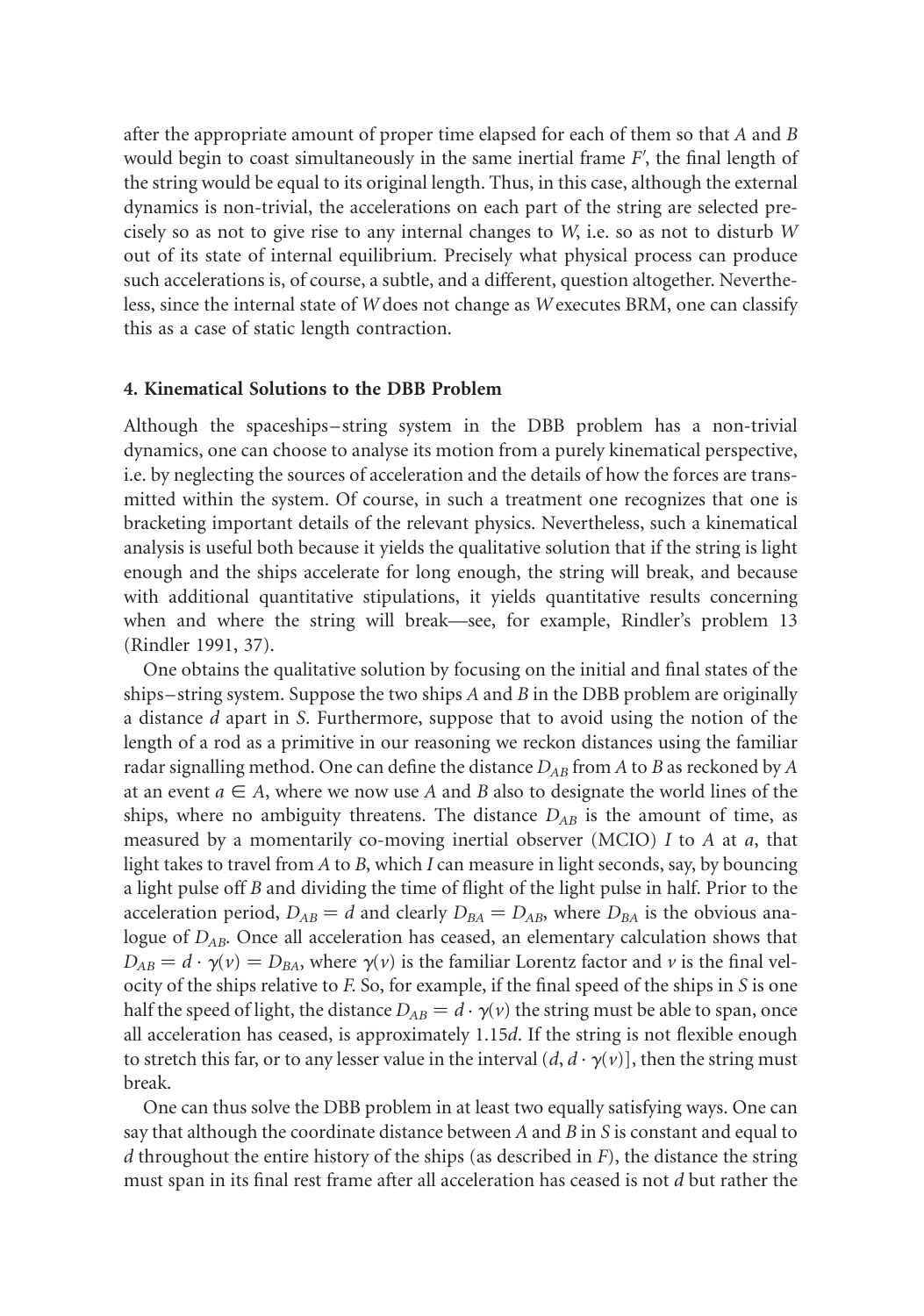longer distance  $d \cdot \gamma(v)$ . Alternatively, one can reason counterfactually. In order for the string to remain taught at the same tension, without experiencing any additional stretching forces, the ships  $A$  and  $B$  would have to execute BRM. Had the ships been executing BRM, the coordinate distance from  $A$  to  $B$  in  $S$  would diminish and, after all acceleration had ceased, it would have been less than  $d<sup>1</sup>$ . However, since the final coordinate distance in S between the two ships is equal to  $d$ , the string was stretched. One can append to this kinematical account an explanation of how for A, B is pulling ahead since A measures the distance  $D_{AB}$  to B along A's increasingly inclined simultaneity slices whereas for analogous reasons,  $B$  reckons that  $A$  is falling farther and farther behind—see, for example, Flores (2005).

The kinematical solution to the DBB problem leaves the following question unanswered: how exactly does the proper length of the string change during the acceleration period? Somewhat surprisingly, there is no straightforward answer to this question in a kinematical analysis of the DBB problem, because once the ships begin accelerating, there does not exist an inertial frame relative to which the front and back ends of the string are in a state of relative rest. There is no such thing as 'the rest frame of the string' once acceleration begins until after all acceleration has ceased and the string comes to rest in  $F'$ , assuming it does not break, of course. Thus, we can only say that before the ships began accelerating the proper length of the string was  $d$  and, assuming either that the ships did not accelerate for long enough to break the string or that the string was flexible enough to withstand the stretching, the proper length of the string after all acceleration ceased is  $d \cdot \gamma(v)$ . However, it seems we must remain silent about precisely how the proper length of the string changes during the acceleration period. Is this the best we can do?

An analysis of the conditions for the applicability of the notion of proper length seems to indicate otherwise. Suppose one asks: what are the necessary conditions for the applicability of the notion of proper length? One can state these conditions in 'coordinate-free' language as follows:

- 1. There exists a space-like line  $\Sigma$  that bisects W so that at the points of intersection a  $\subseteq$  A of  $\Sigma$  and A and  $b \in B$  of  $\Sigma$  and B, the four-velocities  $v_a$  of A and  $v_b$  of B are parallel (using the well-defined notion of parallel four-vectors and appealing to the obvious two-dimensional versions of the four-dimensional vectors).
- 2. The four-velocity  $v_a$ —and necessarily  $v_b$  because of (1) above—is orthogonal to the space-like line  $\Sigma$ .

In the two-dimensional cases we are considering, it is a straightforward exercise to show that  $(1)$  and  $(2)$  obtain both in the familiar case of an object W that moves inertially in Minkowski space-time and in the case of an object whose parts execute BRM.

There are two telling cases where the conjunction of conditions (1) and (2) is not true. First, consider an object  $W$  whose spatial end points  $A$  and  $B$  move inertially with a non-zero constant relative velocity v. There does not exist a space-like line  $\Sigma$ such that the four-velocities  $v_a$  and  $v_b$  are parallel. Thus, condition (1) is false and the notion of proper length does not apply to W. There does exist an inertial frame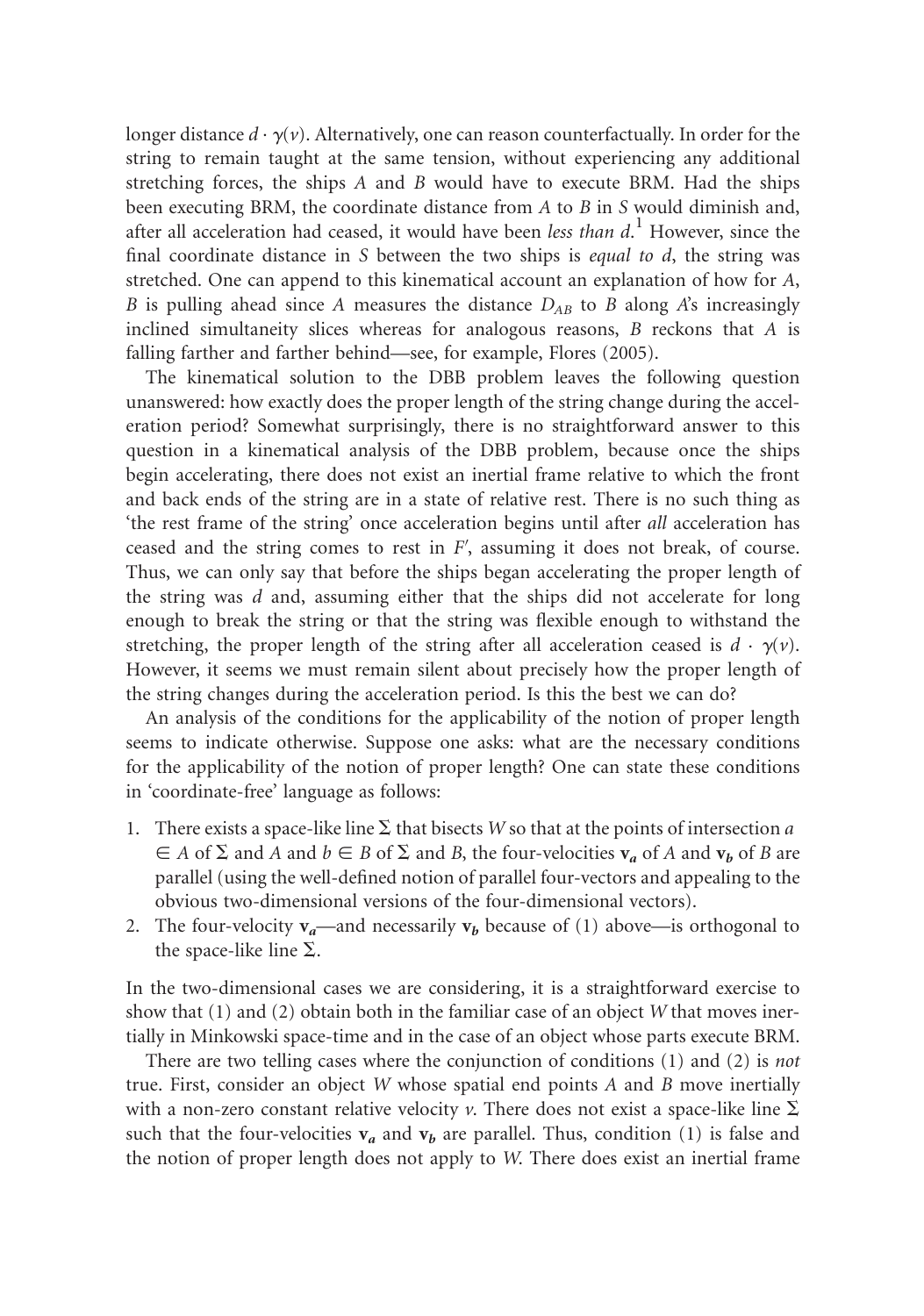in which the magnitudes of the relevant velocities are equal, but in that frame the velocities have opposite directions. Intuitively, W does not have a proper length, because there does not exist an inertial frame in which its spatial end points are simultaneously at rest. Note that even in this case one can define the distance  $D_{AB}$  between A and B at an event  $a \in A$  and its analogue  $D_{BA}$ . Thus, this case is particularly useful for distinguishing the notion of distance from the notion of length: a proper length is always a distance between the spatial end-points of an object but the distance between the spatial end-points of an object is not always a proper length.

The second case to consider is the accelerating portions of  $A$  and  $B$  in the DBB problem. The notion of proper length does not apply to the string while either one of the ships is accelerating, because the conjunction of conditions (1) and (2) above is false. However, it is only condition (2) that is false, for condition (1) is true in this case. This is significant for it entails that there exists a pair of world lines, which we can construct by extending  $v_a$  and  $v_b$ , that can be regarded as the world lines  $U_1$  and  $U_2$  of the spatial end points of an inertially moving object U to which the notion of proper length does apply. This object U is the two-dimensional analogue of an MCIO as U momentarily co-moves with the string W. Figure 1 displays the relevant spacetime diagram for U and W, which momentarily co-move when  $U_1$  is coincident with A at event a and  $U_2$  is coincident with B at event  $b$ . <sup>2</sup> The events a and b are simultaneous in  $F$ . Figure 2 displays the relative spatial location of  $U$ , the spaceships, and the string Wat a series of equally separated coordinate times (in S). U and W both move left to right. U moves with constant coordinate velocity  $v = v_a$  in S, while the ships move with increasing coordinate velocity w. At coordinate time  $t_a$ , W moves with coordinate velocity  $w = v$ , and  $U_1$  and  $U_2$  momentarily co-move with A and B respectively.



Figure 1 Space-time diagram for accelerating phase of Bell's spaceships problem. The inertially moving object U and the string W momentarily co-move when  $U_1$  is coincident with A at event a and  $U_2$  is coincident with B at event b.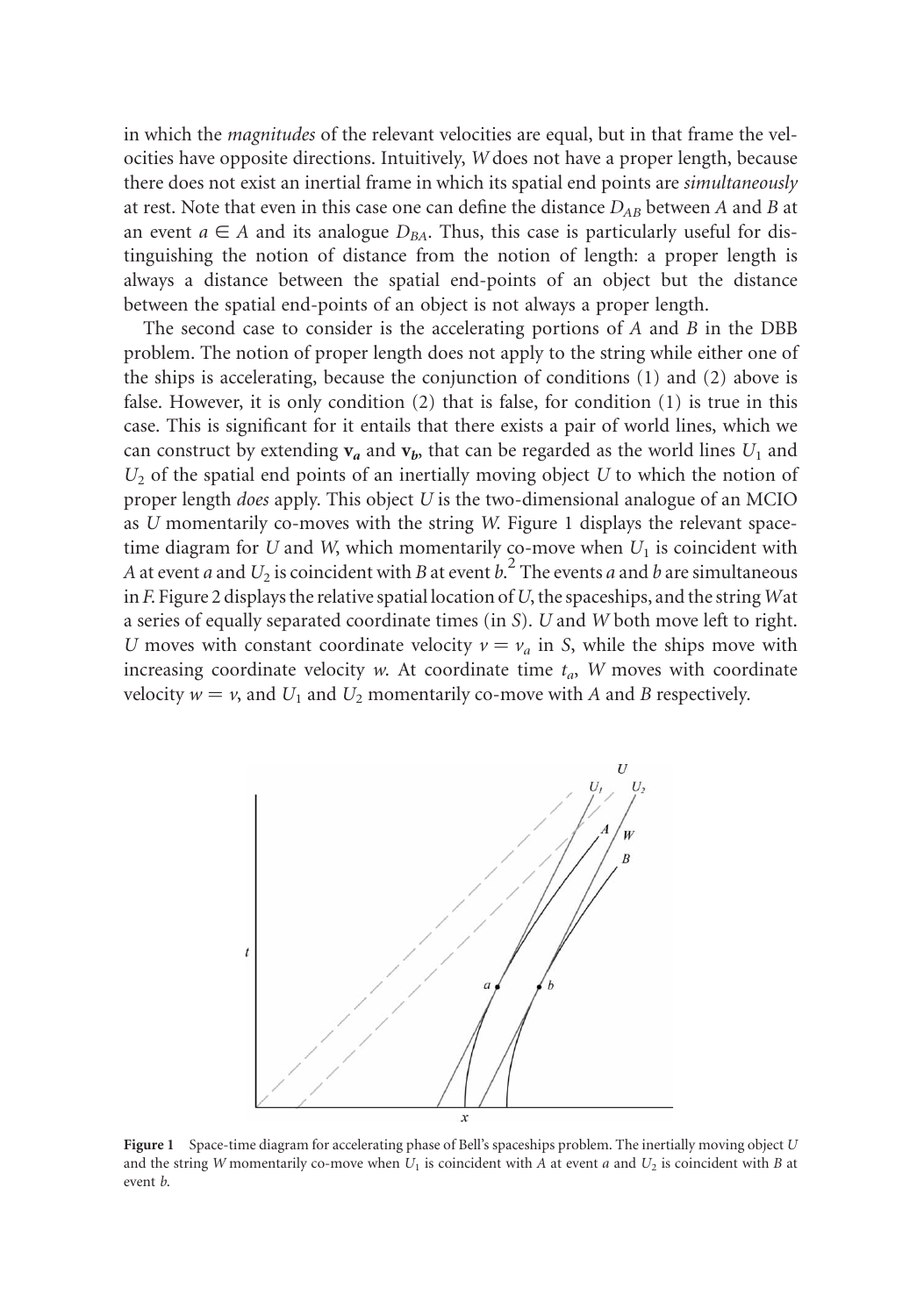

Figure 2 Space diagram illustrating the relative positions of the inertially moving object U, the spaceships, and the string  $W$  at a series of equally separated coordinate times in the original rest frame  $S$  of the ships–string system.

The observation that the ships A and B momentarily co-move with  $U_1$  and  $U_2$ , respectively, at coordinate time  $t_a$  suggests that we can define the *momentary proper* length  $\lambda$  of the string W at the 'instant' picked out by the events a and b, i.e. when the proper times for A and B respectively satisfy  $\tau_a = \tau_b$  as the value of the proper length of  $U^3$ . Notice that so defined, during the acceleration phase,  $\lambda$  is neither equal to the coordinate distance  $d$  (in S) between the spaceships nor to the coordinate length of U (in S). The value of  $\lambda$  is also not equal to either one of the distances  $D_{AB}|_a$ or  $D_{BA}|_b$ . Yet, one might ask, why should we regard  $\lambda$  as having anything to do with the length of the string W?

First, notice that as stated the question is ill-posed, for it presupposes that there is such a thing as 'the length of the string'. However, the term 'the length of the string' is too ambiguous to designate any specific quantity. If we interpret 'the length of the string' as meaning 'the proper length of the string', we are closer to asking a meaningful question. Still, the question may be entirely inappropriate, precisely because there is no such thing as 'the proper length of the string' once acceleration has begun. A better way to ask our question is: can we define a quantity that can reasonably be interpreted as the proper length of the string 'at an instant', where we also specify how such an 'instant' is to be selected (as the notion of 'at an instant' is obviously not Lorentz invariant)? There are two considerations that suggest that our  $\lambda$  is such a quantity.

First, consider the situation from the ' $3 + 1$ ' view depicted in Figure 2. Suppose that the ships and the string W cease to accelerate when  $U_1$  is coincident with A at the event a and  $U_2$  is coincident with B at the event b, i.e. when A and B have each reached the coordinate velocity  $w = v$ . Furthermore, suppose that in S the coordinate length l of U is equal to the coordinate length d of W when  $w = v$ . After acceleration has ceased, we can conclude that the proper length  $\lambda$  of both U and W is  $\lambda = d \cdot \gamma(v_a)$ . Notice that the 'instant' is picked out by the coincidence of the world lines  $U_1$  and A at the event a and  $U_2$  and B at b.

Yet, that W stopped accelerating should not matter. Consider the following analogue to Einstein's twin-rod thought experiment. Suppose when  $U_1$  is coincident with A and  $U_2$  is coincident with B, two marks  $M_1$  and  $M_2$  are made on a rod at rest in F. The coordinate distance (in S) between these two marks is clearly  $d$ . The momentary proper length  $\lambda$  of U 'when' the marks were made, i.e. at the instant picked out by the two events 'U<sub>1</sub> is coincident with A' and 'U<sub>2</sub> is coincident with B', satisfies  $\lambda = d \cdot \gamma(v_a)$ . Finally, since at that 'instant' not only were the spatial end points of W coincident with the spatial end points of U but the end points of both U and W moved with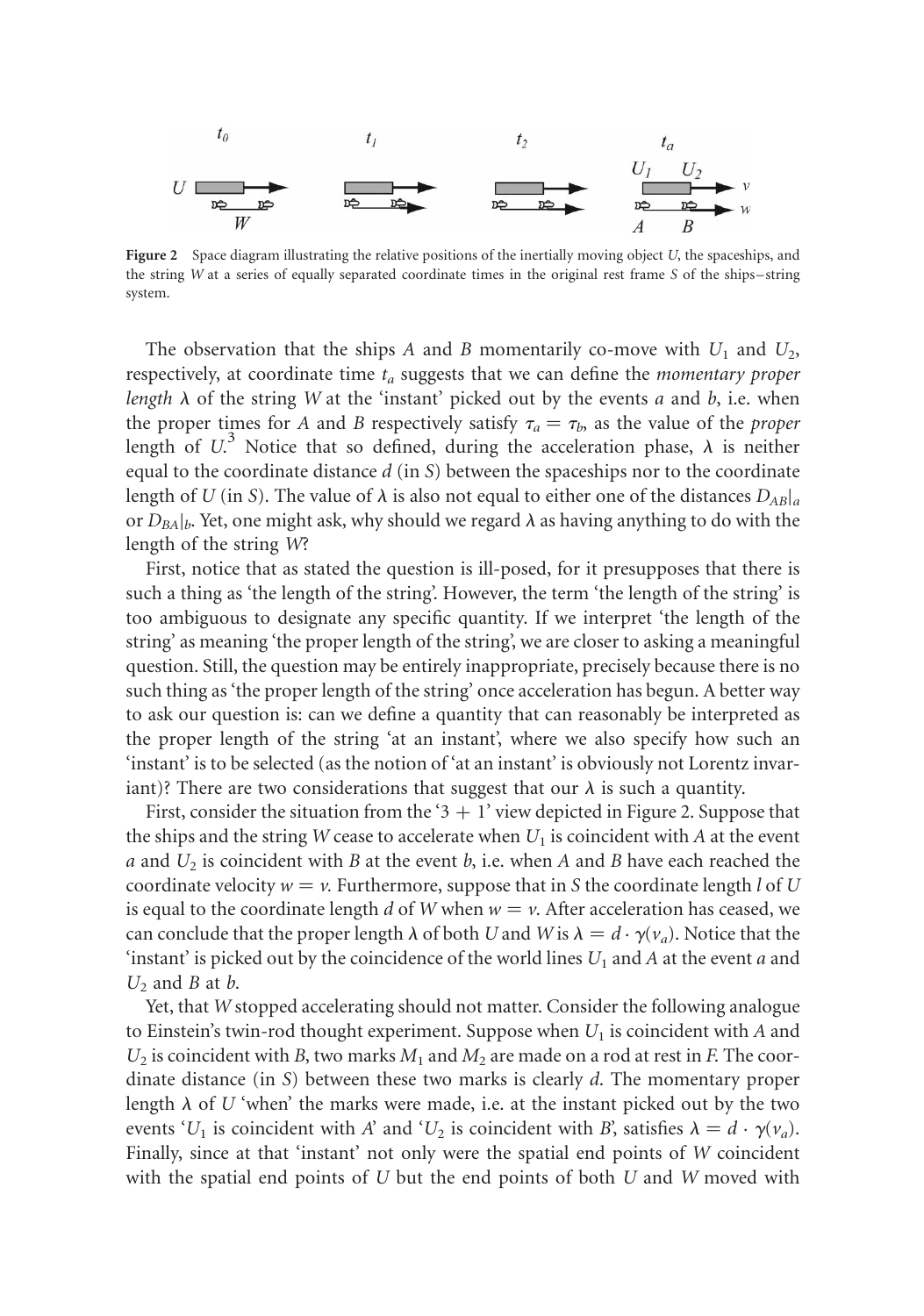the same coordinate velocity and hence were in a state of relative rest, we can say that  $\lambda$ is the momentary proper length of W. Of course, none of this reasoning depends on the specific values of the proper times  $\tau_a$  and  $\tau_b$  for the events  $a \in A$  and  $b \in B$ , respectively, so long as a and b occur in the accelerating portion of A and B and  $\tau_a$  $\tau_{t} = \tau_{t}$ . Consequently, one can say that at the proper time  $\tau_{a} = \tau_{t}$ , where a and b are any such simultaneous events in  $F$ , the momentary proper length of the string W is  $\lambda$ .

Second, suppose we 'linearize' the curved trajectories of A and B so that they become the concatenation of a series of 'small' line segments, as depicted in Figure 3. We do this by concatenating first-order approximations of  $A$  and  $B$  at a series of events on A and B, respectively, separated by equal intervals of proper time. Each corresponding pair of line segments that approximates the curves  $A$  and  $B$  can be regarded as the spatial end points of an inertially moving object  $W_i$  that co-moves with another inertial object U of proper length  $\lambda$  for a small and finite amount of proper time. Thus, while the string 'occupies' the rest frame of U, its proper length is  $\lambda$ . So long as the line segments are long enough, it also happens that  $D_{AB} = D_{BA}$  and  $D_{AB} = \lambda$ . However, as we consider the limit in which the line segments become infinitesimally small, the quantities  $D_{AB}$ ,  $D_{BA}$ , and  $\lambda$  are no longer equal.<sup>4</sup>

One can easily verify that so defined, the value of the momentary proper length  $\lambda$  for an arbitrary object W is always equal to the proper length of W both when W moves inertially and when W's parts execute BRM. Furthermore, it is clear that  $\lambda$ , which is a Lorentz-invariant quantity, reduces to the corresponding Newtonian notion in the appropriate limit, though defining such a notion in the Newtonian context is otiose.

Still, while one might agree that  $\lambda$  is mathematically well-defined and has the properties just enumerated, one could argue that it is the interpretation of  $\lambda$  as the momentary proper length that is questionable since we seem to have arbitrarily privileged an inertial frame (maybe  $F$  or the rest frame of  $U$ ). However, this is not the case. As we have suggested above, the 'moment' at which  $\lambda$  is defined is picked out by the Lorentzinvariant criterion (1) for the applicability of the notion of proper length. Because we



Figure 3 A first-order approximation of the curved trajectories  $A$  and  $B$ , illustrating that the string momentarily 'occupies' the rest frame of U with which it is coincident for a small but finite amount of proper time.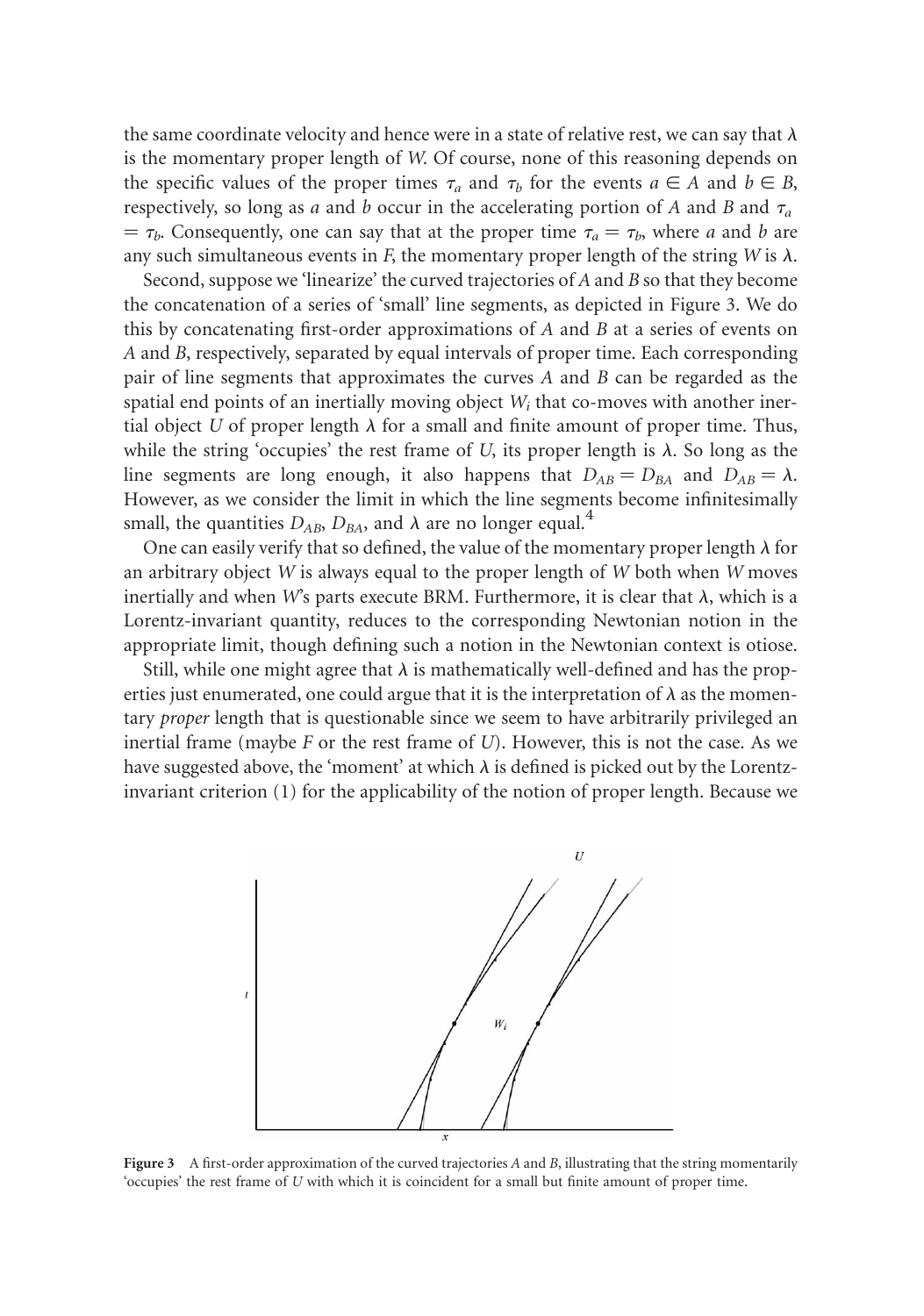are assuming that the two ships in the DBB problem move with the same constant proper acceleration, which is a sufficient but not necessary condition for the ships to be executing 'identical acceleration programmes', for any given event  $a$  in the accelerating portion of A, there exists a unique event  $b \in B$  such that the four-velocities  $v_a$ and  $v<sub>b</sub>$  are parallel. This entails that the momentarily co-moving object U we construct is also unique and hence the same for all inertial observers.

Consequently, one can use the momentary proper length  $\lambda$  to give a consistent account concerning the proper length of the string in the DBB problem. We no longer have to say that we must remain entirely silent about the proper length of the string while it accelerates, only to discover that once all acceleration has ceased, the proper length of the string has increased. Instead, one can say that prior to the events at which A and B begin accelerating, the value of  $\lambda$  for the string is constant and equal to d. The momentary proper length  $\lambda$  then increases monotonically, since  $\lambda = d \cdot \gamma(v_m)$ , where  $v_m$  is the velocity of A relative to S at an event m on the accelerating portion A. If the string withstands the stresses that occur during the accelerating phase, then its final momentary proper length is just  $\lambda = d \cdot \gamma(v_f)$ , where  $v_f$  is the final velocity of A and B in S. Finally, note that, at the very least, condition  $(1)$  for the applicability of proper length is also a necessary condition for the applicability of the momentary proper length. Thus, it does not follow that there always exists a 'moment' at which we can apply the notion of momentary proper length for an object whose spatial end points move arbitrarily.

### 5. Types of Dynamical Solutions to the DBB Problem

There are two types of dynamical solutions to the DBB problem: phenomenological solutions and solutions a physicist might describe as solutions 'from first principles'. Bell's solution to the DBB problem (Bell 1993) is of the latter type. The former type of solution, which Cornwell (2005) offers, has been generally overlooked by philosophers. Before examining philosophically Cornwell's and Bell's solutions, the following brief remarks on the distinction between these two types of dynamical solutions seem germane.

In general, the contrast between a phenomenological solution to a problem and a solution from first principles has an entrenched use among physicists. Roughly, it is used to indicate the difference between solving a problem by attending to quantities that are comparatively easily measured and typically characterize macroscopic features of a physical system, with solutions that attend to quantities that are comparatively difficult to measure and typically characterize microscopic features of a physical system. This contrast is most famously exemplified in the difference between classical, phenomenological thermodynamics and the kinetic theory of gases. However, it is also exemplified in the difference, say, between calculating the current in a conductor phenomenologically, e.g., using Ohm's law, versus calculating the same current from first principles as one does by providing a theoretical description of the microscopic constituents of the conductor in solid-state physics. It may even be, though this is somewhat speculative, that this is the type of distinction Einstein tried to convey to the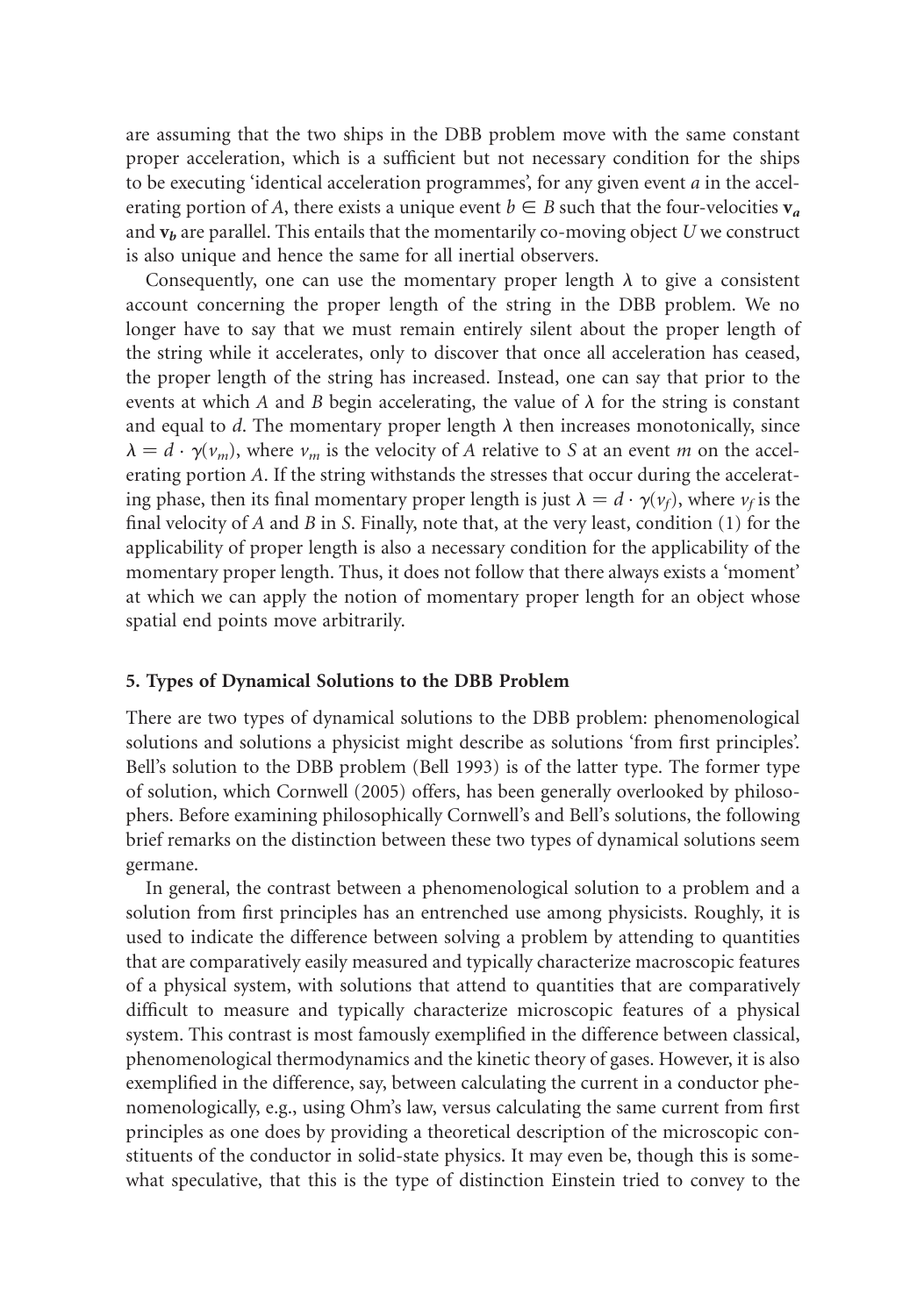public in his newspaper article for the London Times in 1919 when he described the difference between 'principle' and 'constructive' theories (Einstein 1982, 228). Thus, this classification of dynamical solutions to the DBB problem is not intended to introduce yet another philosophical distinction between 'levels' of theories but is intended merely to describe the physics in a way that is amenable to both physicists and philosophers.

# 6. Cornwell's Phenomenological, Dynamical Solution

The string in the DBB problem experiences differential forces once the acceleration period begins. A phenomenological approach to the DBB problem attends to the relevant forces, masses, and accelerations and aims to derive at least the conditions under which the string must break. Additionally, one can use this approach to calculate, as Cornwell does, for a given string, the amount of time one would have to wait in order for the string to break, assuming, of course, that the ships do not run out of fuel first and begin to coast. However, as Cornwell suggests, because one is attending to the dynamics of the problem, the problem itself needs to be more carefully specified. As formulated by Bell, the DBB problem treats the dynamical effects of the string on the ships–string system as negligible and hence ignorable. However, in more realistic versions of the problem, the string, or 'cord' as Cornwell calls it, exerts a force on the ships and affects their state of motion. For these reasons, Cornwell restates the DBB problem as follows:

Two identical ships are floating in flat space at relative rest, the one directly in front of the other, and with a cord tied between them, attached at identical points. At the same moment, both ships gradually fire up their identical engines to an identical steady thrust, doing so identically according to identical clocks located at identical places in the ships. They run their engines for long enough to reach half light speed relative to the original rest frame. What happens to the cord? Does it break or does it not? (Cornwell 2005, 699)

Immediately, Cornwell explains that the correct answer to the question is 'it depends'. If the string is strong enough, the entire ships-string system will execute something very close to BRM and the string will not break. If the string is not strong enough, the trajectories of the ships deviate appreciably from the trajectories of ships executing BRM, and the string will break. Notice that in this scenario, although the two ships fire their engines 'identically', in the sense Cornwell specifies in the above quotation, their world lines are not 'parallel' in S, i.e. A cannot be brought into coincidence with B by performing a spatial translation unless we ignore the dynamical effects of the string on the ships. A closer examination of Bell's requirement that the two ships execute 'identical acceleration programmes' illustrates the main difference in Cornwell's formulation of the problem.

Bell nowhere states precisely what he means by stipulating that the ships in the DBB problem execute 'identical acceleration programmes'. However, a reasonable interpretation of this requirement can be developed as follows. Let us assume, with Bell, that A and  $B$  are identical ships. Let us further assume that they carry identical clocks (with which to measure proper time  $\tau$ ) and identical accelerometers (with which to measure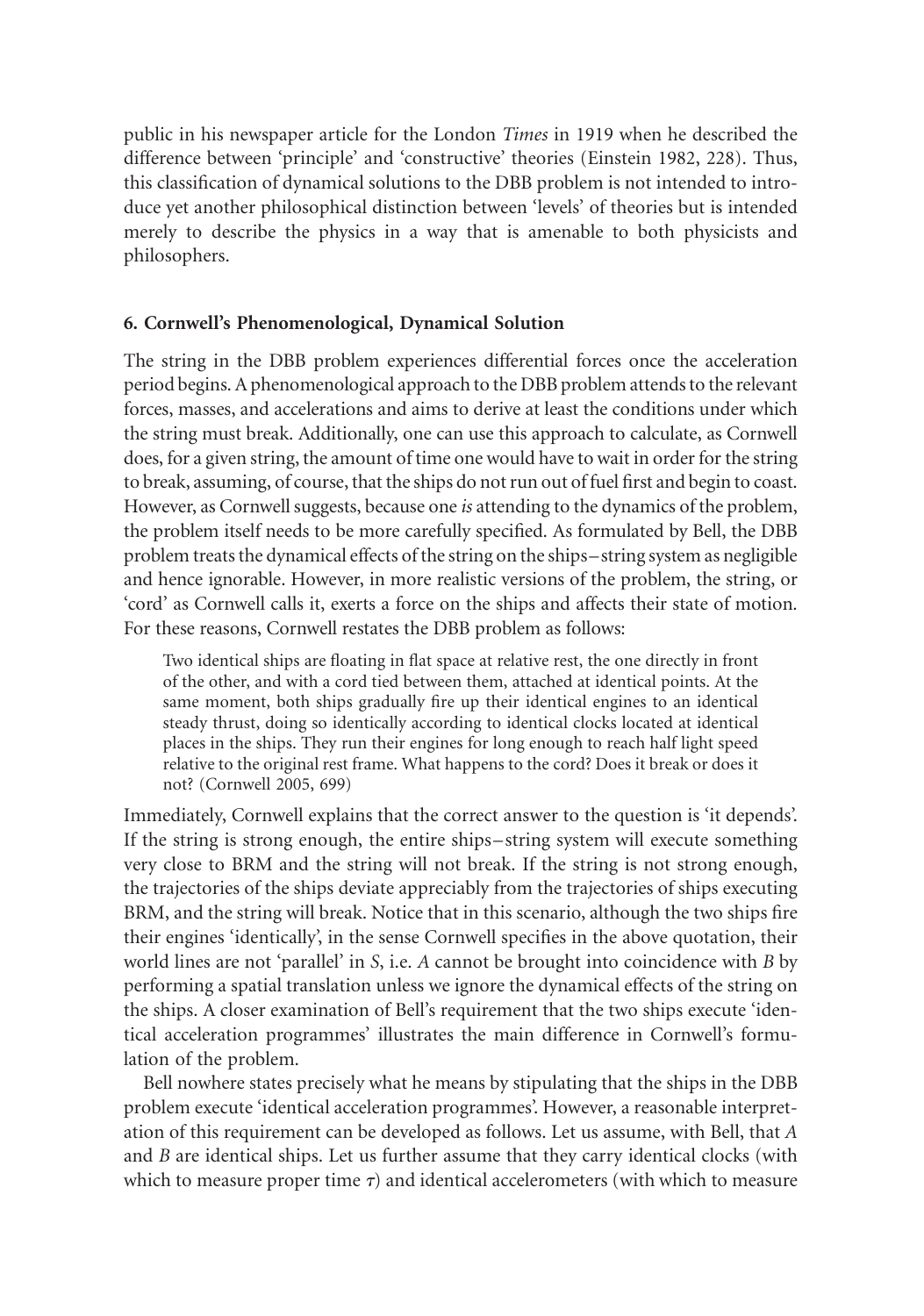proper acceleration). Finally, let us assume that when A and B receive the light signal from C, they set their clocks to  $\tau = 0$ . One can then define:

The two spaceships A and B 'have' or 'execute' identical acceleration programmes if, and only if, their respective accelerometers record equal values of proper acceleration for equal values of elapsed proper time.

More abstractly, an acceleration program is simply a set of ordered pairs where the first element is a value of proper time and the second element is a value for the proper acceleration of the ship. Physically, 'identical acceleration programmes' can be realized, for example, by having identical on-board computers with identical acceleration programs adjust the throttle on the ships' engines continuously so that each ship achieves the desired value of proper acceleration at the desired proper time (cf. Cornwell 2005, 702). Notice that, on this interpretation, ships that co-accelerate with the same constant proper acceleration instantiate only one special case of 'identical acceleration programmes'.

One can easily construct an acceleration program so that after the acceleration period ends, the length of the string is any value greater than or even equal to d. As an example of the latter, consider an acceleration program in which the two ships accelerate with the same constant proper acceleration for an amount of proper time  $\tau_0$  and then decelerate with the same constant proper acceleration for the same amount of proper time  $\tau_0$  and hence return to a state of rest relative to S after all acceleration has ceased. Physically, this acceleration program could be realized by ships that have identical engines front and back and the appropriate navigation computers (as described above). The back engine of the ship fires only for an amount of proper time  $\tau_0$  at which instant (assuming that we can ignore issues concerning the relativity of simultaneity that arise if we consider the ship to a have non-negligible spatial separation between the two engines), the identical front engine fires only for an amount of proper time  $\tau_0$ . If the string can withstand the stresses 'during' the acceleration phase (roughly speaking), it will not break and will return to its original length  $d$  once all acceleration has ceased. Even a purely kinematical analysis of the problem yields this conclusion. Thus, the answer to Bell's own version of the DBB problem is actually the same as the answer to Cornwell's problem, i.e., 'it depends', though for importantly different reasons.

For Cornwell, the reason why the answer to his problem is 'it depends' is that he is including the non-trivial dynamics of the string in the DBB problem. Cornwell suggests that we approach the problem by considering the force that the string would have to exert in order for the two ships to execute BRM. If at some time the string cannot exert this force on the ships, because it is not strong enough, then the string must break. Cornwell estimates that, if we assume that the original length of the string is  $L$ , the acceleration of the mid-point of the string is  $A$  and the ships have a mass M, the entire ships-string system executes rigid motion if the string is able to exert a force  $F \approx (1/2)(MA^2L)$ , in  $c = 1$  units. Cornwell then uses this approximation to develop the following example:

Consider a spider weighing one gram hanging from a thread it has spun which is of length one meter. Attach this between ships each weighing about one hundred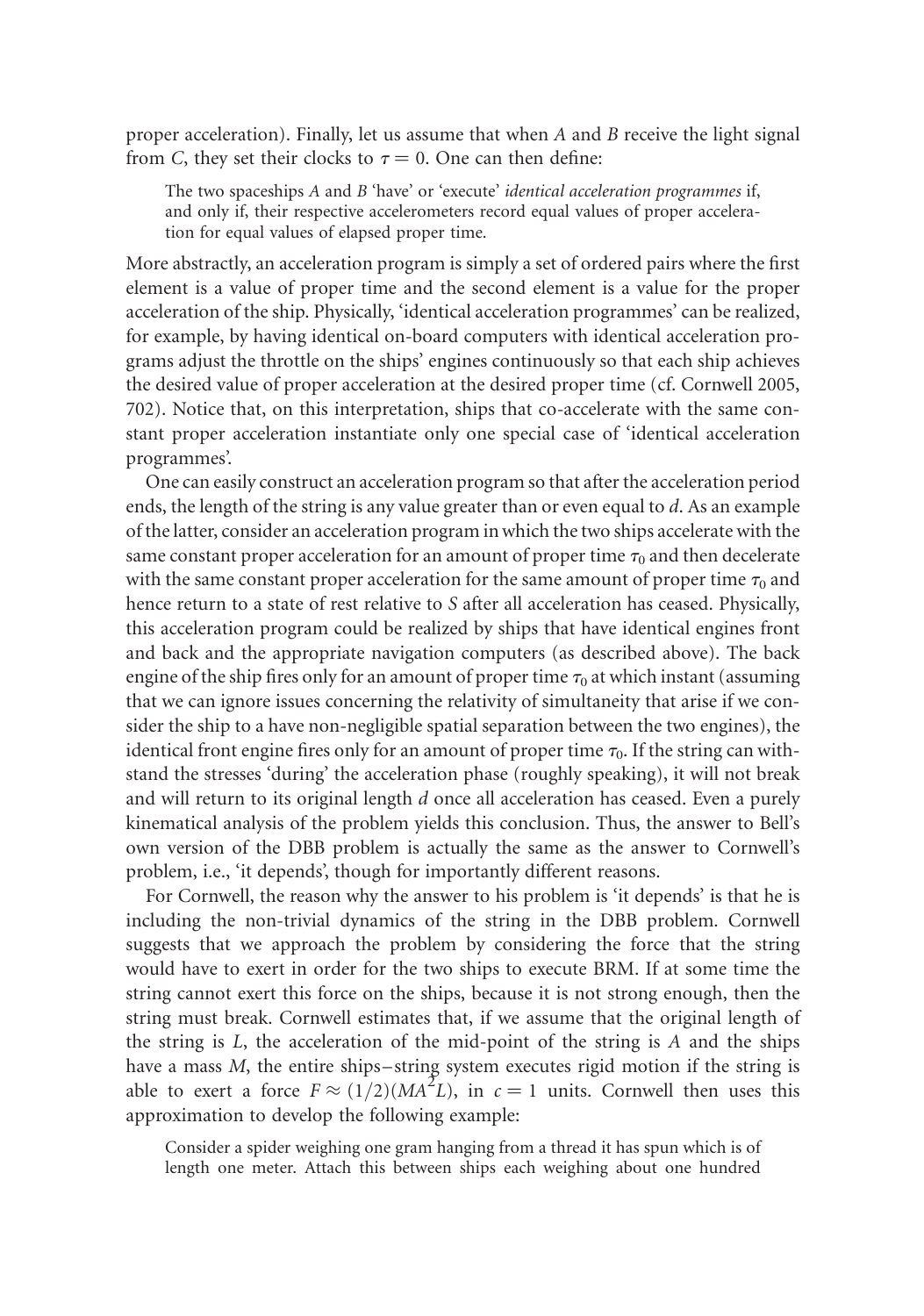metric tonnes. Ignoring the non-relativistic effects, how long would one have to wait to reach half the speed of light without the thread breaking? T is easily calculated to be a little more than twenty minutes. (Cornwell 2005, 701)

Thus, Cornwell's phenomenological approach gives concrete results rather quickly. As is often the case, such results would be far more difficult to obtain from first principles.

## 7. Bell's Dynamical Solution from First Principles

Bell's approach to solving the DBB problem is quite different from Cornwell's; Bell wishes to show that the string contracts relative to the inertial frame F because of the detailed physical processes that the constituents of the string experience. Bell assumes that the string is composed of Bohr-like atoms and sets out to determine, using Maxwell's theory, how the circular orbit of an electron will deform once its nucleus begins to accelerate gently. Bell admits, of course, that the model he adopts for the constituents of the string, governed as it is by an inadequate, non-quantum mechanical theory of matter, is rather crude. However, Bell's primary aim in his paper is pedagogical: he wishes to show that by using the theoretical resources with which students are already familiar, namely Maxwell's theory, one can derive some of the main results of relativity by working entirely within the context of one inertial frame. Furthermore, Bell quips, 'it is often simpler to work in a single frame, rather than to hurry after each moving object in turn' (Bell 1993, 77).

Determining changes to the shape of the circular electron orbit is, in outline, a straightforward calculation consisting of two main steps. First, one finds an expression for the field produced by the nucleus (ignoring the field produced by the electron itself) using Maxwell's equations. Second, one finds the electron's equation of motion for the electron in that field and solves it. However, the details of this calculation are rather subtle both because Bell must make several approximations, given the complexity of even this simple configuration, and because to derive length contraction Bell has to use what is in effect the relativistic definition of momentum, though he does not introduce it that way, for important reasons as we shall presently see.

The exact equations for describing the field produced by the gently accelerating nucleus of charge Ze, Bell explains (Bell 1993, 70), are known. These equations, which Bell provides in a footnote (Bell 1993, 78-79), are rather complex because even in classical electrodynamics—which is the theory Bell invokes—changes to the field some finite distance from its source do not happen instantaneously. Consequently, the exact field equations involve retarded potentials. Furthermore, there are good reasons for requiring the acceleration of the nucleus to be gentle, the most obvious of which is to ensure that the electron is not stripped from the nucleus. For these reasons, Bell suggests, we can instead use the equations produced by a charge Ze that moves with a uniform velocity  $V$ , which, as Bell reports, 'differ only slightly' (Bell 1993, 70) from the exact field equations. Perhaps due to the nature of his article, Bell does not bother to state the accuracy of any approximation he makes in the paper, of which there are several including this one. He paints with rather broad brush strokes and leaves it to the industrious reader to fill in the details.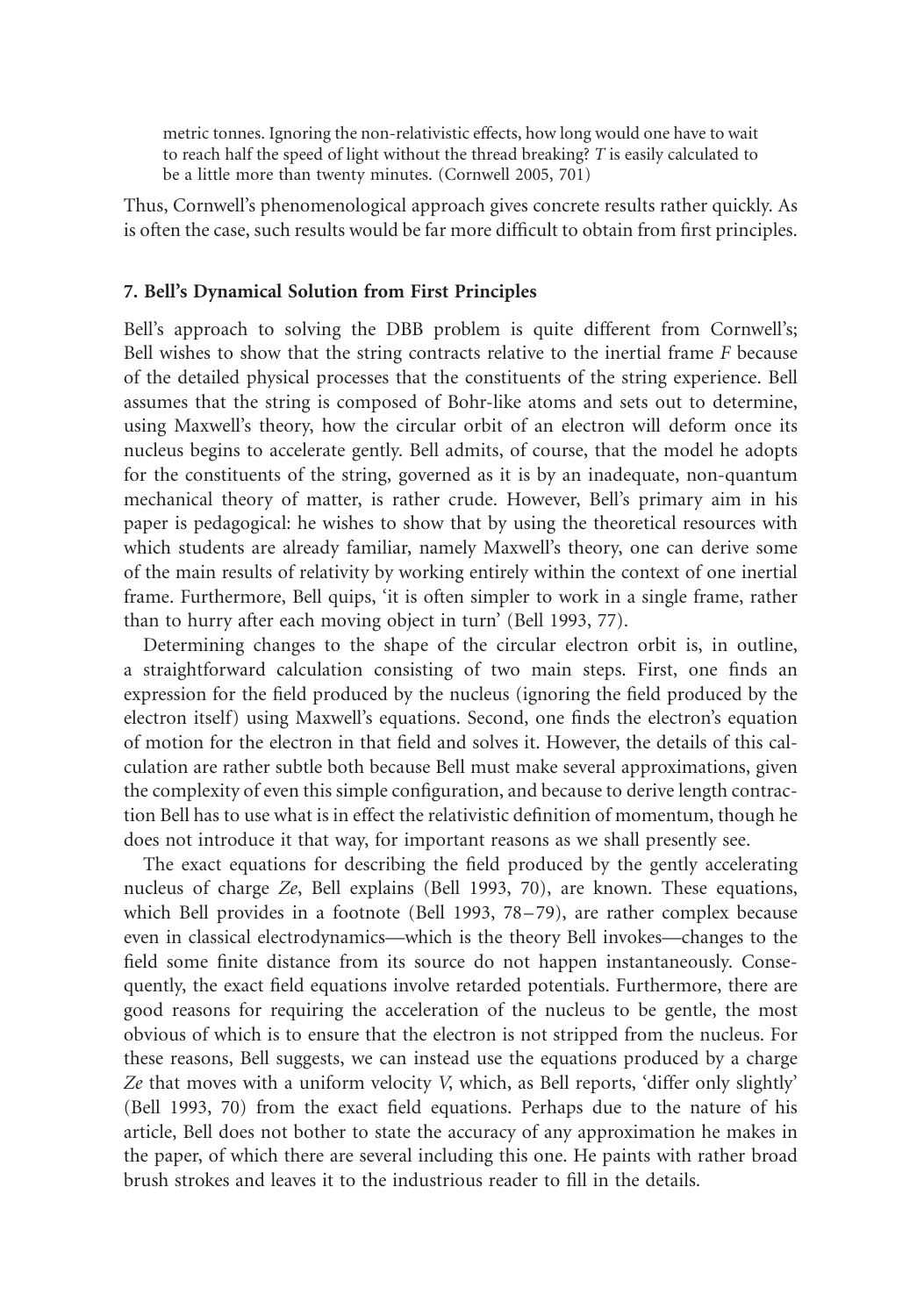The second step is to write down the equation of motion for the electron and solve it. To obtain the equation of motion for the electron, Bell uses the classical Lorentz force law, which following Bell, one can write as  $\dot{\mathbf{p}} = -e(\mathbf{E} + \dot{\mathbf{r}} \times \mathbf{B})$ , where **p**, **E**, and B are the familiar three-vectors for the momentum of the electron, the electric field, and the magnetic field,  $\bf{r}$  is the position vector for the electron, and we are using cgs units with  $c = 1$ . Ordinarily, one would rewrite this equation by using the Newtonian relationship between velocity, momentum, and mass  $\dot{\mathbf{r}} = p/m$  to eliminate r ˙ in the Lorentz force law and obtain an equation of motion. However, Bell explains that this Newtonian relationship is inadequate because it implies that 'by acting long enough with a given electric field an electron could be taken to an arbitrarily high velocity' (Bell 1993, 70). Bell then explains that this is unacceptable because one finds empirically that the speed of light is a limiting velocity and that 'the experimental facts are fitted by a modified formula proposed by Lorentz' (Bell 1993, 70).

In special relativity, the formula Bell attributes to Lorentz is known simply as the definition of relativistic three-momentum, a formula which, for example, Einstein goes to great lengths to obtain in his 1935 derivation of mass-energy equivalence (Einstein 1935; Flores 1998) and which Mermin and Feigenbaum also deduce in their modified version of Einstein's original 1905 derivation of mass-energy equivalence (Mermin and Feigenbaum 1988). For Bell, however, the formula for the relativistic three-momentum, which one can write, following Bell, as  $\dot{\mathbf{r}} = \mathbf{p}/(m^2 + p^2)^{1/2}$ , where  $p<sup>2</sup>$  is the squared (Euclidean) magnitude of **p**, is obtained *empirically*. This implicitly imports another approximation into Bell's derivation, for such a formula is presumably obtained by carrying out measurements and then using a curve-fitting algorithm. More importantly, it is as if Bell wants to imagine how we might have arrived at relativistic results, such as length contraction, from a purely Newtonian understanding of the world supplemented only by an empirical finding that modifies the definition of momentum. If this is correct, then, it seems the dot over the  $\bf{r}$  and  $\bf{p}$  must indicate, though Bell nowhere says so, differentiation with respect to Newtonian time, and not with respect to either relativistic coordinate time or relativistic proper time.

tion is to a factor  $\sqrt{1 - V^2/c^2}$  (Bell 1993, 70). Since the results of a numerical To obtain the equation of motion, one then substitutes the empirically obtained expression for  $\dot{\mathbf{r}}$  and the expressions for the E and B fields produced by the nucleus Bell had previously obtained into the Lorentz force law to obtain a system of coupled differential equations that do not admit an exact solution. As Bell correctly notes, 'one can programme a computer to integrate these equations' (Bell 1993, 70). If one does, Bell continues, one finds that 'if the acceleration of the nucleus is sufficiently gradual, the initial circular orbit deforms slowly into an ellipse... the contracintegration performed on a computer are numbers, we find here evidence of another approximation.

After making yet another approximation and deriving what Bell describes as the Lorentz transformations, though we can now appreciate that they are only approximately so, Bell suggests that one can easily expand the line of reasoning he has pursued to macroscopic objects. He says: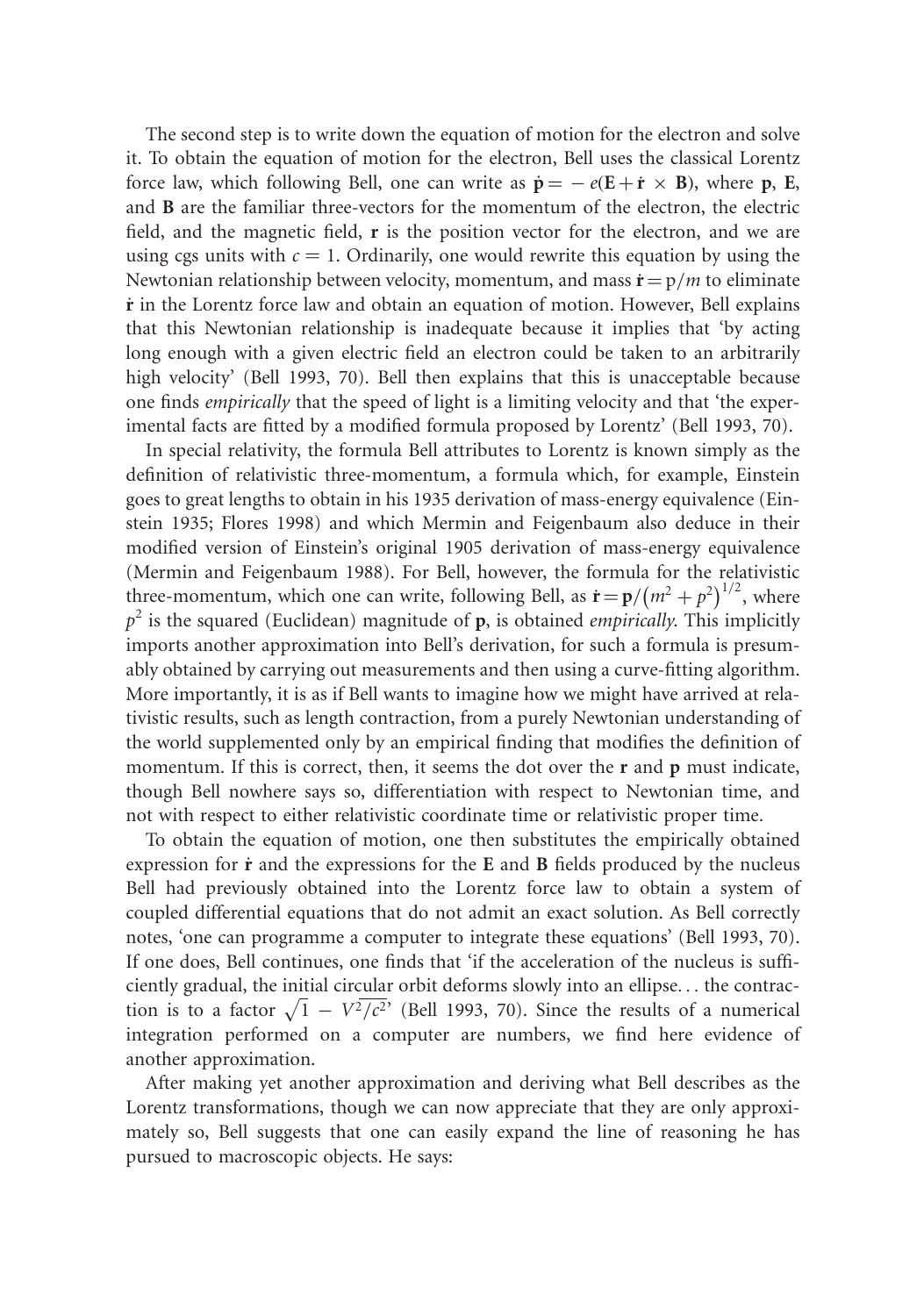by a trivial extension this reasoning applies not only to a single electron interacting with a single electromagnetic field, but to any number of charged particles, each interacting with the fields of all others. This allows an extension to very complicated systems of some of the results described above for the simple atom. (Bell 1993, 73)

Whether an extension of the reasoning is as trivial as Bell suggests and precisely which results derived for the simple atom can be so extended is rather subtle. As Bell himself points out, even if we focus only on one electron and the field produced by its nucleus, whether the acceleration in question is gentle enough depends on how 'tight' the orbit is. Consequently, the conclusion that the string will contract obtains only 'for a coherent dynamical system whose configuration is determined essentially by internal forces and only a little perturbed by gentle external forces accelerating the system' (Bell 1993, 75), which Bell is willing to assume. Bell then concludes:

In the rocket problem in the introduction, the material of the rockets, and of the thread, will Lorentz contract. A sufficiently strong thread would pull the rockets together and impose Fitzgerald contraction on the combined system. But if the rockets are too massive to be appreciably accelerated by the fragile thread, the latter has to break when the velocity becomes sufficiently great. (Bell 1993, 75)

One thus arrives, with Bell, at the qualitative conclusion obtained from both kinematical solutions and dynamical, phenomenological solutions. Furthermore, the above quotation indicates that Bell recognizes the value of dynamical, phenomenological solutions, for the last two sentences of the above quotation do not report results Bell has derived.

### 8. The Analogy with Thermodynamics and Length Contraction

An examination of the analogy between special relativity and classical thermodynamics can illuminate the relationship between the different solutions to the DBB problem and the philosophical foundations of special relativity. There are lessons to uncover not only concerning Bell's use of this analogy (Bell 1992), which Brown cites favourably (Brown 2005, 125– 126), but also concerning seemingly conflicting claims about how to understand length contraction philosophically. For example, the title of Martínez's review of Brown's book (Brown 2005) rhetorically asks: 'There's no pain in the FitzGerald contraction, is there?' (Martinez 2007). Superficially, Martínez's question resembles Maudlin's when the latter tests his reader's comprehension of kinematical relativistic effects by asking 'What would it be like to travel at 99.99 percent the speed of light?' (Maudlin 1994, 57). While Maudlin's question challenges no one with even an elementary understanding of relativity, Martínez's question is more subtle especially if one appreciates that Bell is correct, in a sense, when he says that 'the Lorentz contraction can do physical damage' (Bell 1992, 34) . The analogy between special relativity and classical thermodynamics helps one to resolve the apparent conflict in such claims.

As in ordinary classical mechanics, in thermodynamics one can distinguish static physical systems from dynamic ones. A simple example of the former is a gas in thermal equilibrium enclosed in a container that is completely isolated from its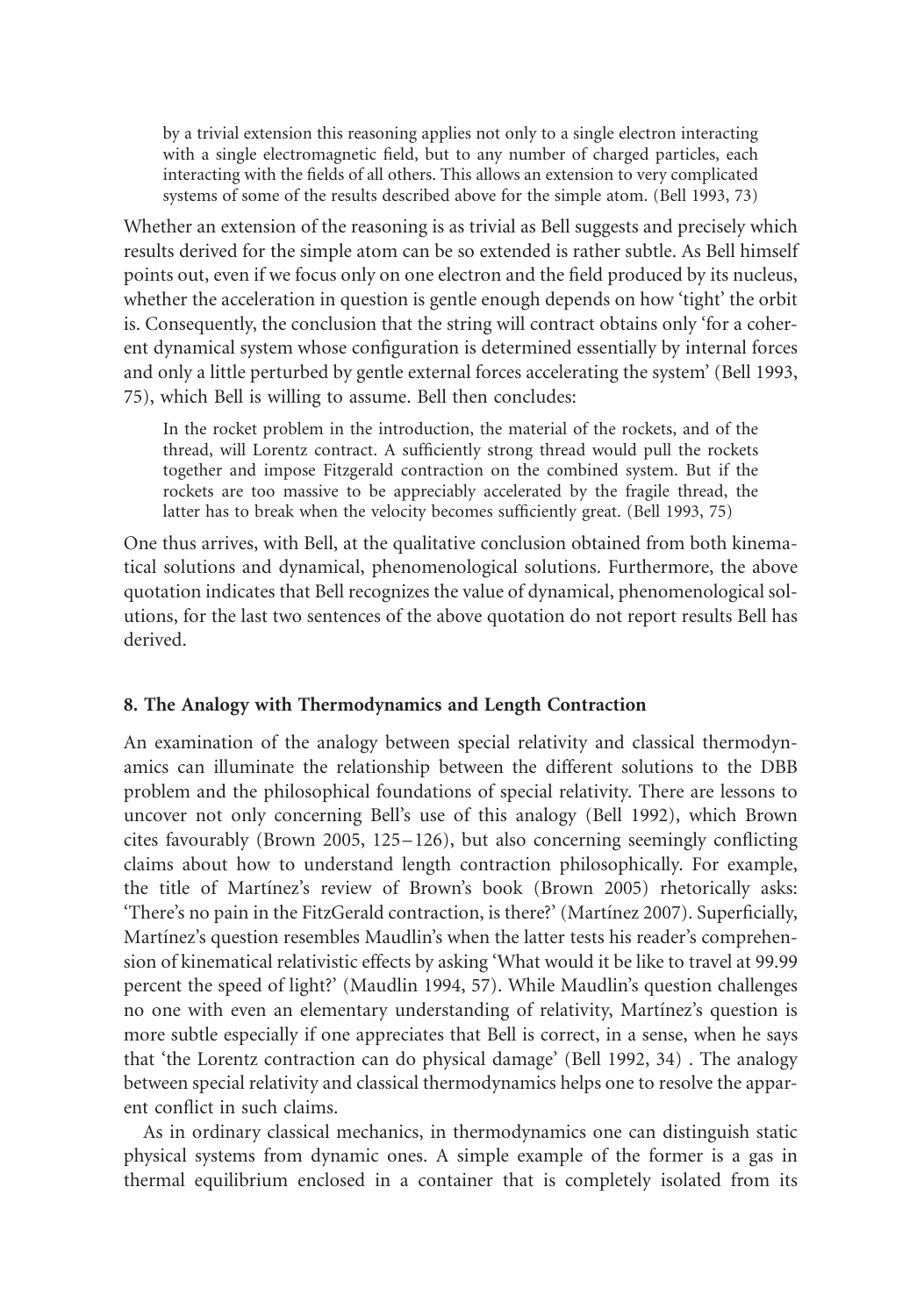immediate surroundings. For such static gases one can use the ideal gas law to calculate any one of the familiar phenomenological state variables given the values of the other two. As an example of a dynamic physical system in thermodynamics, one only has to imagine that the gas container has a movable wall pushed by a piston and that the piston is moving relative to the walls of the container. In this case, because an external force is being applied (to move the piston) and is transmitted to the interior of the physical system, viz., the gas, the system has a non-trivial dynamics. Still, even in this case one can analyse the system by ignoring the dynamics and focusing on comparing final states. For example, one can use the ideal gas law when the piston is initially at rest, and then use it again after the piston has come to rest and enough time has elapsed so that the gas attains equilibrium, to determine how the state variables have changed through the compression process. One can carry this analysis even further if one ignores the internal dynamics of the gas, because one can use the ideal gas law to compare any two instantaneous states of the gas even when the piston is moving.

Arguably, the subtle relationship between the unsavouriness of leaving the ideal gas law as an unexplained brute fact and the promise of the molecular hypothesis yielding quantitative results motivates the familiar constructive explanation afforded by the kinetic theory of gases (KTG). More importantly, one can give an account of the observed relationships among the state variables in both the static and dynamic case. In a sense that is difficult to articulate and defend, KTG yields the greatest insight in dynamic cases, such as when one uses KTG to explain why as a piston compresses a gas the pressure on all sides of the container changes, which would not happen if one was compressing a solid object. An account of static cases using KTG merely constitutes a promising start. From a methodological perspective, if an adequate account of the static case cannot be found, there is little hope that a dynamic account is forthcoming.

Because the physical system in the DBB problem has non-trivial external and internal dynamics, it is most closely analogous to a dynamic system in thermodynamics, and not a static one. The example of the compression of a gas in a cylinder by a piston that begins and ends at rest provides a tolerably good analogue to the DBB problem. In both cases, the subsystem of interest, i.e. the gas in the one case and the string in the other, begins in a state of equilibrium, it is then disrupted from this state by an external force, until after the external force is no longer applied and enough time has elapsed the system returns to equilibrium, assuming the string does not break. As in thermodynamics, in the DBB problem one can opt—as kinematical solutions display—for a purely kinematical analysis of changes to the spaceships– string system that compares only final states and reaches important qualitative and quantitative conclusions. However, such an approach self-consciously ignores both the external and internal forces that act on the system to bring about the changes in question and assumes, for any pair of states it compares, that the system has either settled back into an equilibrium state or that its internal dynamics can be ignored 'at an instant', which is not an invariant notion in relativity and hence must be handled carefully.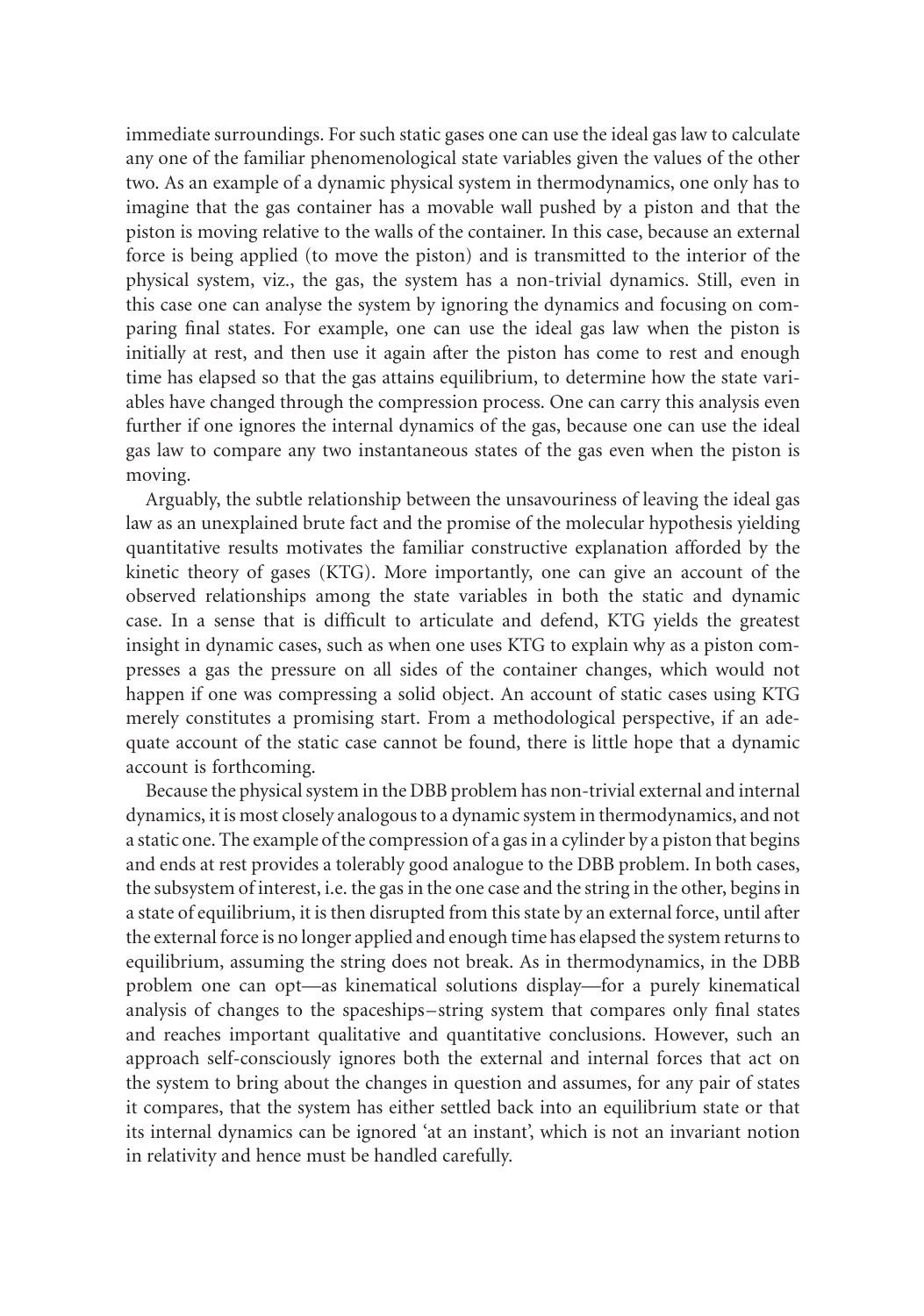If this way of drawing the analogy between static and dynamic systems in both relativity and thermodynamics is broadly correct, one can use it to resolve the apparent conflict between the remarks made by Bell and Martínez about length contraction. When Bell compares thermodynamics and special relativity, he says:

If you are, for example, quite convinced of the second law of thermodynamics, of the increase of entropy, there are many things that you can get directly from the second law which are very difficult to get directly from a detailed study of the kinetic theory of gases, but you have no excuse for not looking at the kinetic theory of gases to see how the increase of entropy actually comes about. In the same way, although Einstein's theory of special relativity would lead you to expect the FitzGerald contraction, you are not excused from seeing how the detailed dynamics of the system also leads to the FitzGerald contraction. (Bell 1992, 34)

On a narrow interpretation of 'dynamics', in which one interprets examining 'the detailed dynamics of the system' as fruitful only for systems with non-trivial dynamics, Bell is encouraging us to look for a constructive account of length contraction only for dynamic cases of length contraction, such as the DBB problem. This is a reasonable interpretation of Bell's remarks because he focuses exclusively on the increase of entropy and does not mention idealized static, isentropic systems in thermodynamics analogous to static cases of length contraction.

On this interpretation, one is excused from analysing 'the detailed dynamics of the system' in static cases of length contraction, which are the types of cases on which Martínez (2007) focuses, because such systems have only a trivial dynamics. Martínez is correct that the Lorentz contraction does not hurt so long as we confine ourselves to static cases, which is no surprise. However, Bell is also correct, in a sense, because in dynamic cases, if the external dynamics of a system are not just right, i.e. if the forces are not applied in such a way that the system executes BRM, then physical damage can certainly result from external forces 'pulling' apart the string against its 'natural' tendency to contract, which is admittedly highly metaphorical language all solutions to the DBB problem make fairly precise. Yet, this cannot be the whole story.

The desire to complement the phenomenological account with an account from first principles is not unique to the analysis of physical systems with non-trivial dynamics, especially once a theory of the constituents of the system is forthcoming. As in the case of a static gas in thermodynamics, one should at least search for an account of the static case of length contraction based on a theory of matter T from which one can derive the relationships among the state variables from first principles. The theory T would have to be a Lorentz covariant quantum theory from which one can derive the length  $l$  of an object in its own rest frame and the length  $l'$  of the same object as reckoned in a different inertial frame  $F$ . Significantly, even though Bell neglects the requirement that T be a quantum theory, he does not begin by considering the static case first. Instead, he arrives at an approximation of the static case by first considering the dynamic case.

It is no accident that Bell's version of the DBB problem uses spaceships whose world lines A and B are both curved and parallel. The trajectories are curved because Bell anticipates the effects of accelerated motion on an idealized atom described by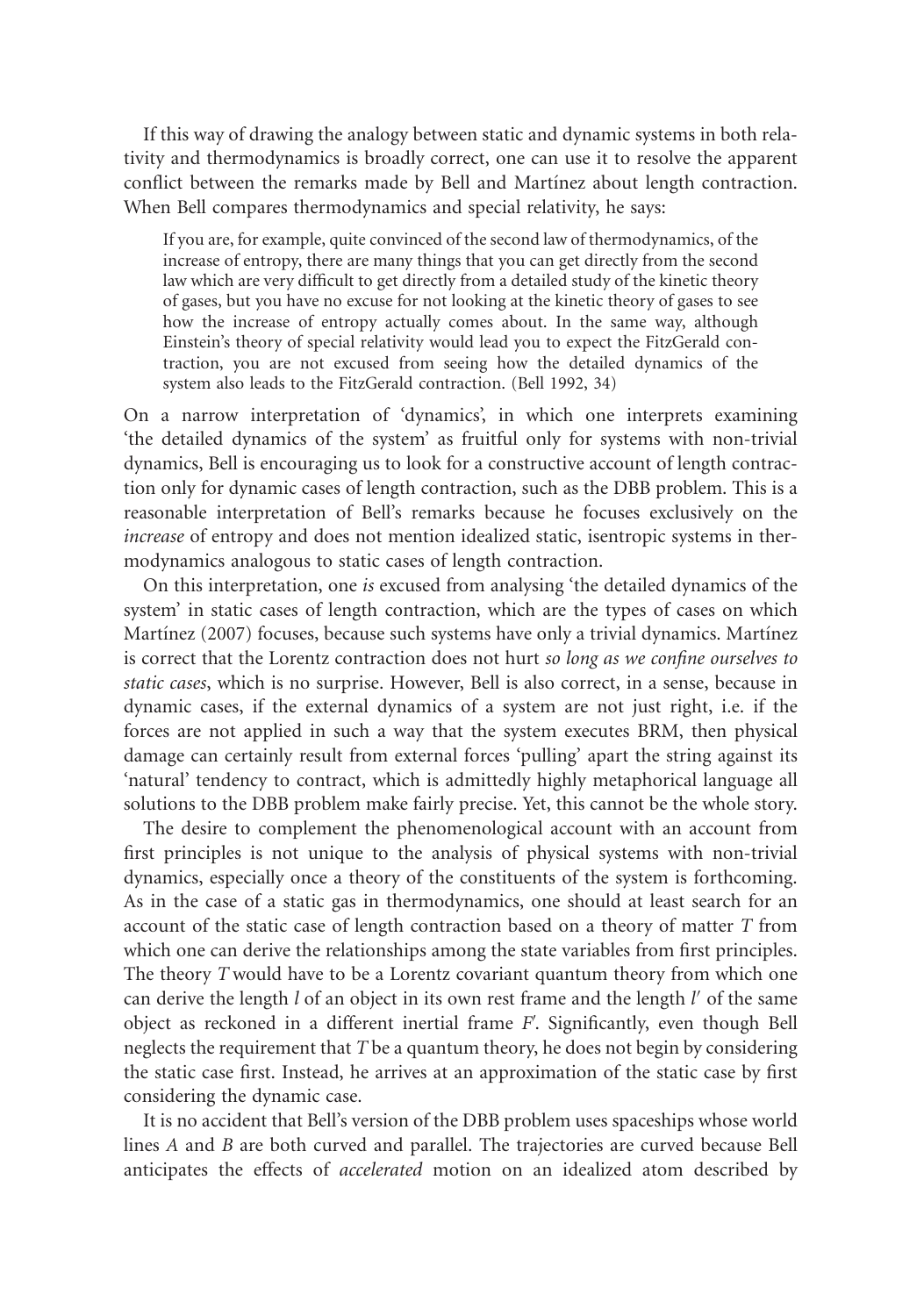Maxwell's theory. The trajectories are parallel because Bell anticipates that in the lowacceleration limit, such trajectories reduce to inertial trajectories, which will enable him to derive, as he does, approximate versions of the Lorentz transformations. Furthermore, Bell simply assumes that the theory he uses to analyse the string can account for the string's length in the string's rest frame. However, this is not a trivial assumption for those interested in the foundations of relativity.

Bell nowhere discusses the meaning of the distance between the nucleus and the electron in the static case. Borrowing Einstein's 1916 language (Einstein 1952b, 115), one could say that Bell nowhere analyses the meaning of the spatial coordinates he uses to describe the motion of the electron. Yet, if Bell's solution to the DBB problem is supposed to provide a reductive explanation of length contraction analogous to reductive explanations afforded by KTG, he cannot employ Einstein's approach of analysing spatial distance in terms of the length of rigid rods that satisfy the laws of Euclidean geometry. Furthermore, Bell's approach cannot be improved upon by adopting the radar signalling method to define distance and then treating length as a derivative notion, which one can adopt in a kinematic and phenomenological solution to the DBB problem, as we have seen. The radar signalling method depends crucially on neglecting any momentum transfer that occurs as a light beam strikes an object and is reflected. Clearly, one cannot make this assumption at the subatomic level. Thus, if we regard the proper length  $l$  of an object as a macroscopic state variable in Bell's solution to the DBB problem, it is analogous to volume in thermodynamics and *not* to either pressure or temperature, both of which are eliminated in the reduction to KTG. Thus, the likelihood that Bell's own solution to the DBB problem yields either new insights concerning the foundations of relativity or additional support to one side of the debate concerning the ontology of space-time seems significantly reduced.

# 9. Conclusion

Exploring the various ways in which the DBB problem can be solved illustrates that Bell's and Brown's preference for a constructive solution from first principles seems unlikely to support either an interpretation of relativity that emphasizes dynamics or a view about the unreality of Minkowski space-time. Instead, the analogy between special relativity and classical thermodynamics, if pursued a bit further than has hitherto been done, suggests that Bell's own solution to the DBB problem is analogous to the constructive explanation afforded by KTG of a dynamic physical system in thermodynamics. While such accounts certainly effect an eliminative reduction of some of the macroscopic state variables, other state variables, such as volume in thermodynamics and length in relativity, are not eliminated by such accounts. If this is correct, while a constructive solution to the DBB problem may help one understand the macroscopic dynamics of the string in terms of the dynamics of its constituents, and while one may even extend this approach to static cases of length contraction, it becomes more challenging to avoid the sceptical conclusion that the DBB problem sheds no new light on the foundations of special relativity.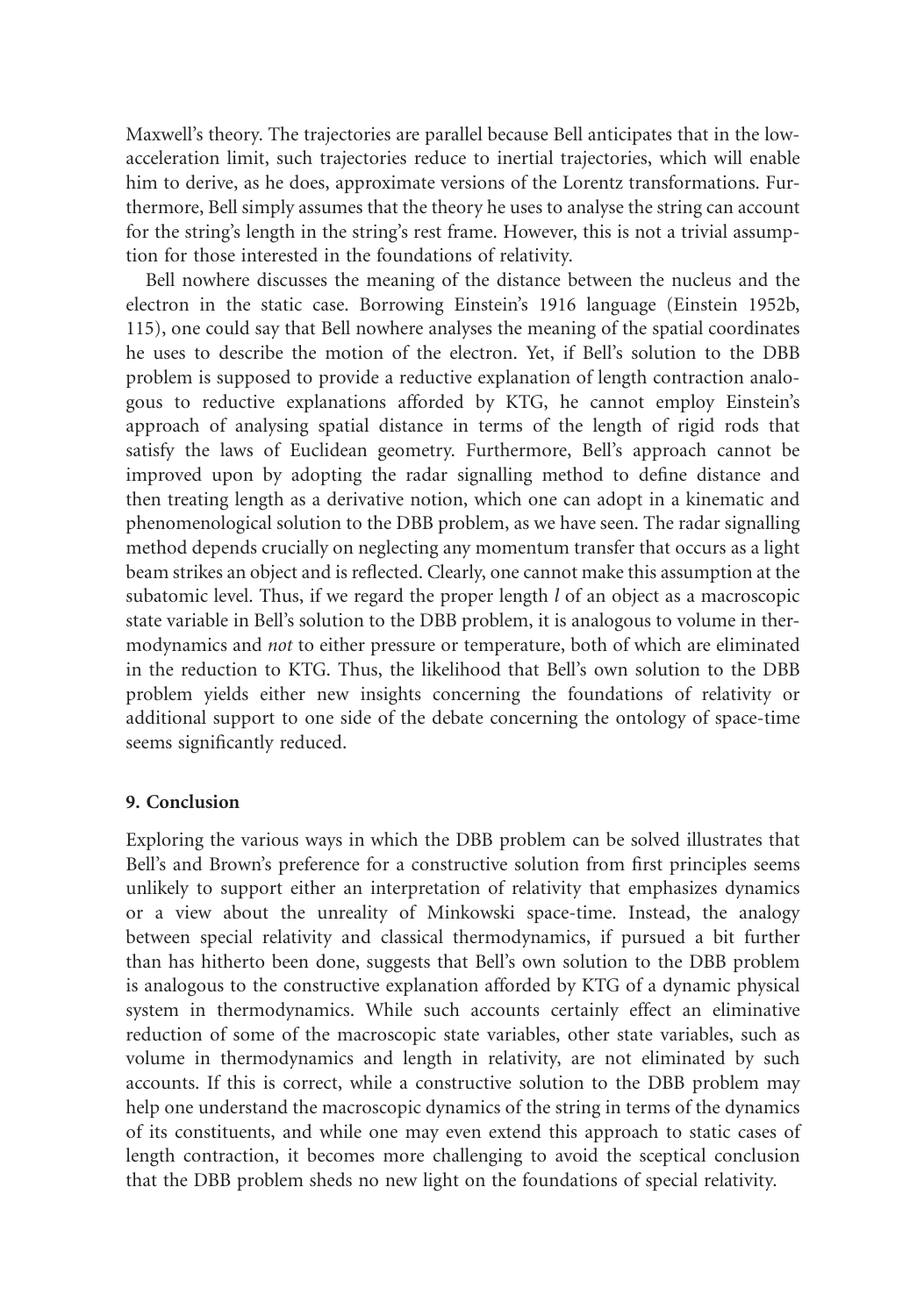# Acknowledgements

I would like to thank the two anonymous referees of this journal for their careful and constructive criticisms and Rachel Fernflores for her insightful comments on an earlier draft of this article.

## **Notes**

- [1] If the ships A and B execute BRM, then they do not execute 'identical acceleration programmes'. Instead, A and B move with very specific but different constant proper accelerations. Consequently the ships have to accelerate for different amounts of proper time before shutting off their engines to ensure the two ends of the string 'arrive' at the same inertial frame  $F'$ .
- [2] We created Figures 1 and 3 using Maple 13.
- [3] This assumes, of course, that A and B set their clocks to read the same value of proper time, e.g. when they received the light signal from C and began accelerating.
- [4] The relationship between  $D_{AB}$ ,  $D_{BA}$ , and  $\lambda$  as a function of the elapsed proper time  $\tau$  for either A or B is somewhat subtle. We explore this relationship and other relationships assumed in this paper analytically, and display the relevant plots, in Fernflores (forthcoming).

#### References

Bell, J. S. 1992. George Francis FitzGerald. Physics World 5: 31–35.

- -. 1993. How to teach special relativity. In J. S. Bell, Speakable and unspeakable in quantum mechanics, 67-80. Cambridge: Cambridge University Press.
- Brown, H. R. 2005. Physical relativity: Space-time structure from a dynamical perspective. Oxford: Oxford University Press.
- Brown, H. R., and O. Pooley. 2001. The origins of the spacetime metric: Bell's 'Lorentzian pedagogy' and its significance in general relativity. In Physics meets philosophy at the Planck scale, edited by C. Callender and N. Huggett, 256–272. Cambridge: Cambridge University Press.

-. 2006. Minkowski space-time: A glorious non-entity. In The ontology of spacetime, edited by D. Dieks, 67 –89. Oxford: Elsevier.

Cornwell, D. T. 2005. Forces due to contraction on a cord spanning between two ships. Europhysics Letters 71: 699-704.

Dewan, E. 1963. Stress effects due to Lorentz contraction. American Journal of Physics 31: 383–386.

- Dewan, E., and M. Beran. 1959. Note on stress effects due to relativistic contraction. American Journal of Physics 27: 517–518.
- Einstein, A. 1935. Elementary derivation of the equivalence of mass and energy. Bulletin of the American Mathematical Society 41: 223 – 230.
	- ———. 1952a. On the electrodynamics of moving bodies. Reprinted in The principle of relativity, edited by H. A. Lorentz, H. Weyl, and H. Minkowski, 37–65. New York: Dover.
- -. 1952b. The foundations of the general theory of relativity. Reprinted in The principle of relativity, edited by H. A. Lorentz, H. Weyl, and H. Minkowski, 111–164. New York: Dover. -. 1982. What is the theory of relativity? Reprinted in A. Einstein, Ideas and opinions, 227-232. New York: Crown.
- Fernflores, F. Forthcoming. The kinematics of the Dewan-Beran-Bell spaceships problem.

Flores, F. 1998. Einstein's 1935 derivation of  $E = mc^2$ . Studies in History and Philosophy of Modern Physics 29: 223–243.

-. 2005. Bell's spaceships: A useful relativistic 'paradox'. Physics Education 40: 500-503. French, A. P. 1968. Special relativity. Cambridge, MA: MIT Press.